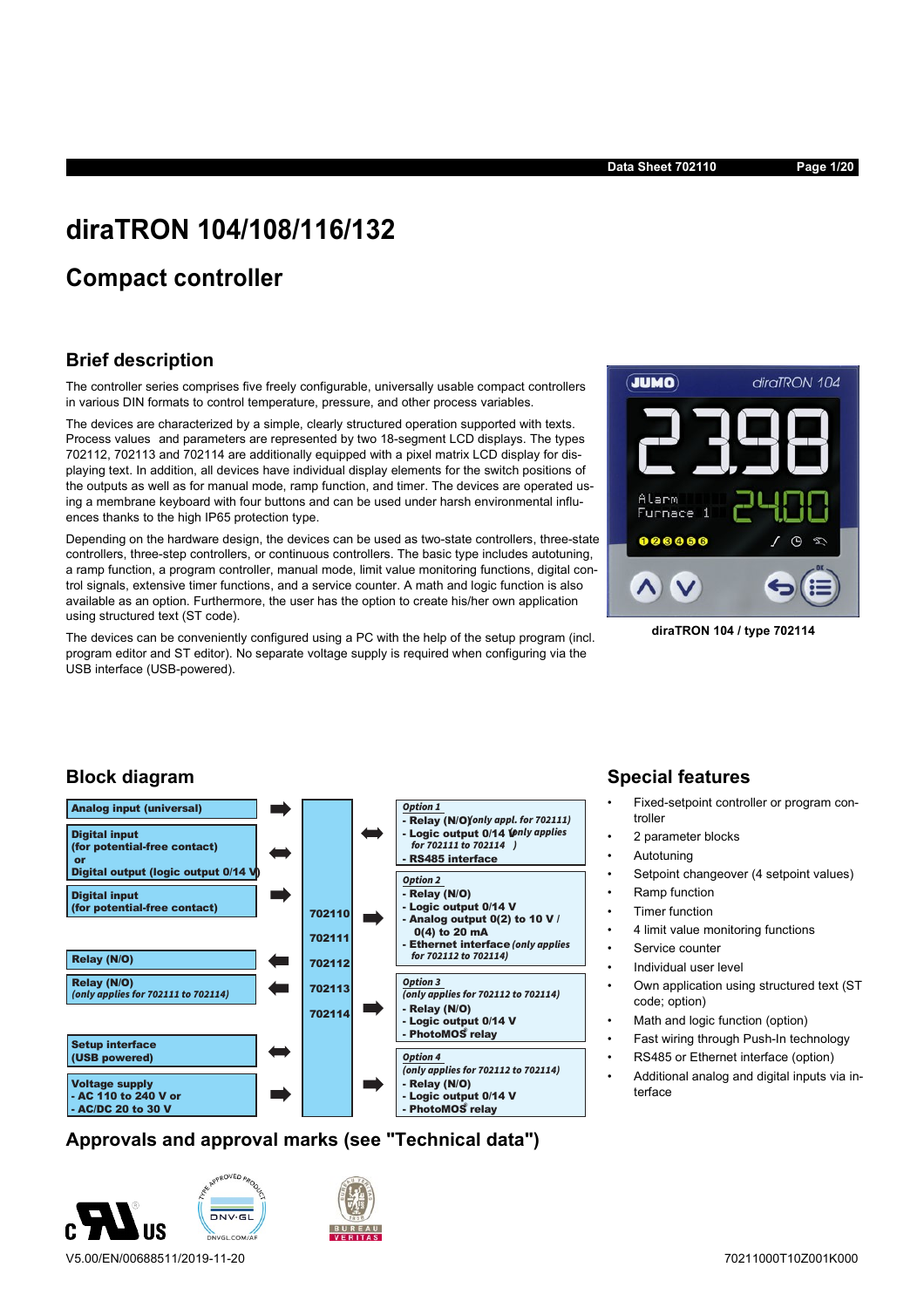# **Device types**



**diraTRON 132 / type 702110**



**diraTRON 116 / type 702111**



**diraTRON 108 (H) / type 702112**



**diraTRON 108 (Q) / type 702113**



**diraTRON 104 / type 702114**

**Description**

**Inputs and outputs**

Each device type has a universal analog input (for RTD temperature probe, thermocouple, current, voltage, resistance transmitter, resistance/potentiometer), a digital input and a switchable digital input/output. With the exception of type 702110, where the basic type has one relay output (N/O contact), all remaining types are equipped with two relay outputs (N/ O contacts). The digital inputs are provided to connect a potential-free contact. The digital output provides a logic signal 0/14 V.

Additional relay outputs (N/O contacts), the logic outputs (0/14 V), PhotoMOS® relay outputs<sup>1</sup> and an analog output (0(2) to 10 V / 0(4) to 20 mA) are available as options.

**Signal allocation via selectors** The input signals of the analog input and the digital inputs are available for further use in the device in so-called selectors (analog selector, digital selector). The trigger signals for the analog output and the digital outputs are also assigned via selectors, which allows for flexible

The device is equipped with a USB device interface (micro-B socket on the rear of the device) that is provided for the connection to a

Thereby the device is powered via the USB interface. As a result, no mains supply is re-

A RS485 interface is also available as an option which is provided for communication with a Modbus master (Modbus-RTU operating mode). The master can transmit up to two analog values and two binary values to the device that are used there as external input signals. Two analog flags and two digital flags

An Ethernet interface is also available as an option, which supports the Modbus-TCP and Modbus-RTU/ASCII via TCP operating modes. This allows the same parameters and process values to be transferred as via the

signal/function assignment.

quired during the configuration.

(binary) are also available.

RS485 interface.

**Voltage supply**

**Interfaces**

#### **Electrical connection**

The electrical connection saves time by using practical spring-cage terminals (Push-In technology).

**Data Sheet 702110 Page 2/20**

#### **Controller types and structures**

The device is a one-channel controller that can be configured as a two-state controller, three-state controller, three-step controller, and continuous controller. Depending on the controller type, different controller structures can be prescribed (P, I, PD, PI, PID) using adjustable controller parameters. The controller supports two switchable parameter blocks.

The controller setpoint can also be switched. Up to four setpoint values can be entered. The selection of the active setpoint value is controlled by two binary signals.

#### **Autotuning**

Autotuning (oscillation method or step response method) also makes it possible for the controller to be matched to the control process by a user who is not a control technology expert. The way the control process reacts to changes in the actuating variable is evaluated in the process and certain controller parameters are calculated.

#### **Ramp function**

PC and is only used for the setup program. value (entered setpoint value). A rising or a The ramp function is used for a constant change of setpoint value up to the ramp limit falling edge arises depending on the actual value at the time of the ramp start. The slope is defined via two adjustable gradients (upward, downward). The ramp function is controlled via binary signals (start, brake, stop).

#### **Program controller**

The controller can also be operated as a program controller. Using a program editor, the user can create a program for a setpoint value and four operating contacts with up to 24 program sections. This program is processed by the program generator. Details such as program start, program repeat and the type of setpoint value change (jump or ramp) are specified by the configuration of the program generator.

#### **Limit value monitoring**

The device is equipped with four limit value monitoring functions, each with eight configurable alarm functions. Any analog signal from a selector is selected as the value to be monitored. An absolute value or a value that depends on an additional analog signal serves as the limit value. Special functions such as switch-on/switch-off delay, pulse function, alarm suppression in the switch-on phase or in

<sup>1</sup> PhotoMOS is a registered trademark of Panasonic Corporation.

The device is available in two voltage supply variants: AC 110 to 240 V or AC/

DC 20 to 30 V, each 48 to 63 Hz.

V5.00/EN/00688511/2019-11-20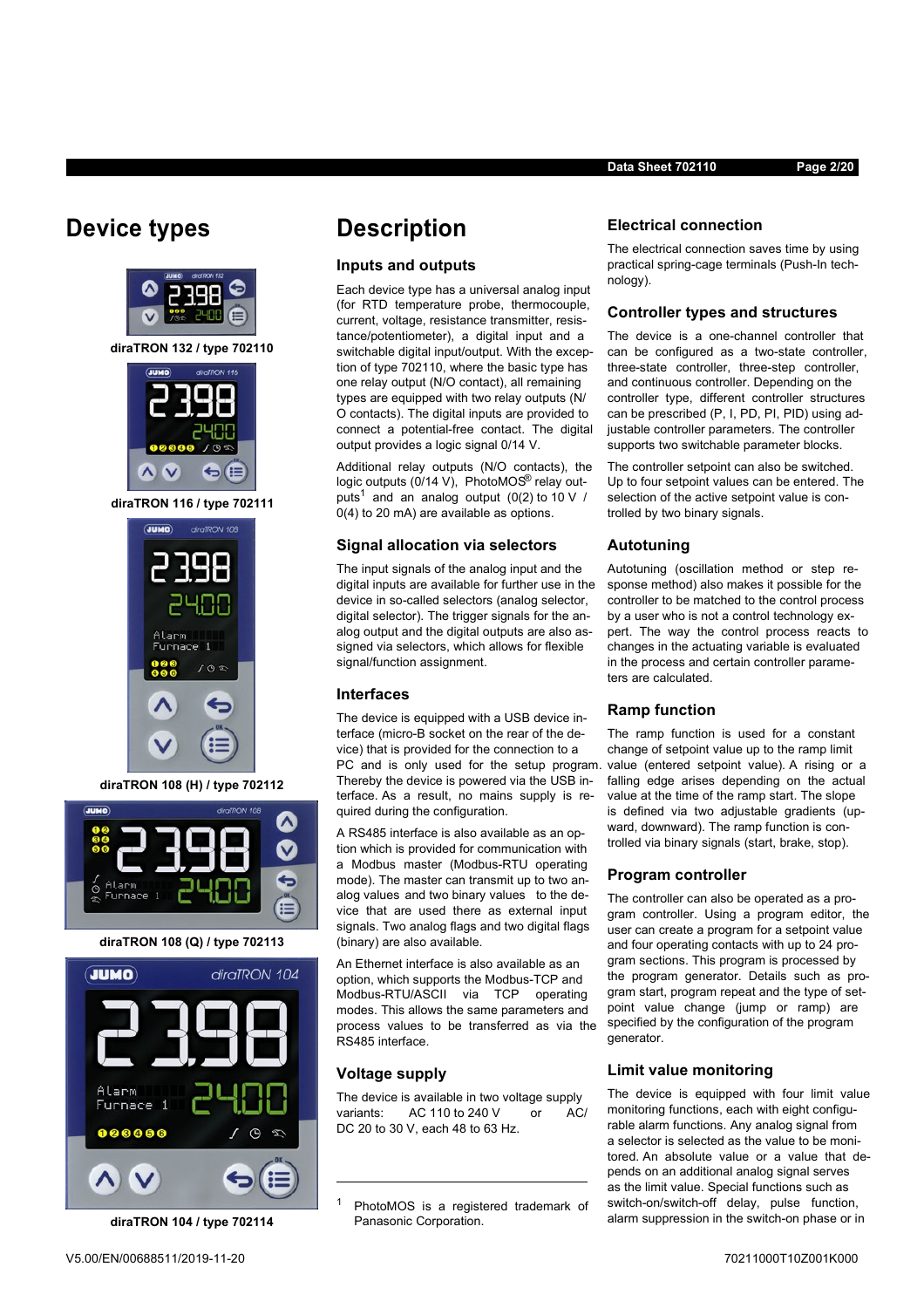case of a parameter change, alarm latch and lock with acknowledgment are available. With the limit value monitoring function, extensive alarm and limit value functions can be implemented.

#### **Digital controller signals**

Up to four digital control signals can be configured using this function. In this process, the control signal is formed either by an AND/OR/ XOR link of up to three selectable binary signals.

Or a single binary signal serves as an input signal and is output as a pulse-shaped signal, as a delayed signal, as a so-called wiper signal, or as an edge-triggered signal. In the latter case the rising or falling edge of the binary signal is detected, and the output signal is activated for the duration of the sampling interval.

The output signal can be inverted in all specified cases.

#### **Timer**

After the timer is started, a signal is output for the duration of the timer running time; this signal is invertible. It is also possible to start the timer after the lead time has elapsed or after reaching a tolerance limit. A timer end signal can be output after the timer has elapsed (limit by time or acknowledgement).

The timer can be used to implement various, time-dependent functions like time-limited control or setpoint changeover or a time-delayed control.

#### **Service counter**

The device is equipped with a counter function that can be used as a service counter. To this end, either the switching frequency of a binary signal is counted or its duty cycle is determined. When the set limit value is reached, a binary signal is activated that needs to be acknowledged.

In addition, an operating hours counter is available that determines the device's operation time.

#### **Math and logic function**

The optional math and logic function (extra code) can be used to link analog or binary values. Up to four freely configurable maths or logic formulae can be created using the setup program. The results are available in the analog or digital selector for further use.

#### **Individual user level**

The individually configurable user level contains up to 16 editable configuration parameters. The parameters are selected in the setup program.

#### **Setup program**

The setup program provides the user with an easy and comfortable way to configure the device using a PC. You can use it to create and edit data records, transfer them to the device, and extract them from it. The data can be stored and printed. In addition, the user can easily create and print out a connection diagram that shows the current terminal assignment of the device.

Startup: the startup function is for recording process variables during startup (max. 24 hours). The recorded diagrams are available on the PC and can, for example, be used for system documentation.

Online data: The device's current process variables are shown in a separate window.

Program editor: In addition to the program editor inside the device, the setup program also provides the option to create a setpoint value program.

#### **Customer-specific linearization**

Sensor signals with special characteristic line characteristics can also be used through customer-specific linearization. Programming is carried out in the setup program on the basis of a value table with up to 40 value pairs or through a formula (4th order polynomial).

#### **Structured text**

The user has the option to create his/her own application using the "Structured text" option (extra code).

The application with the ST editor, which is part of the setup program, is created in the PLC programming language "Structured text". The finished application is transmitted to the device and continuously processed there. There are online-debugger functions available in the ST editor for testing and troubleshooting.

Up to 10 stored text messages can be displayed via the ST code depending on the application.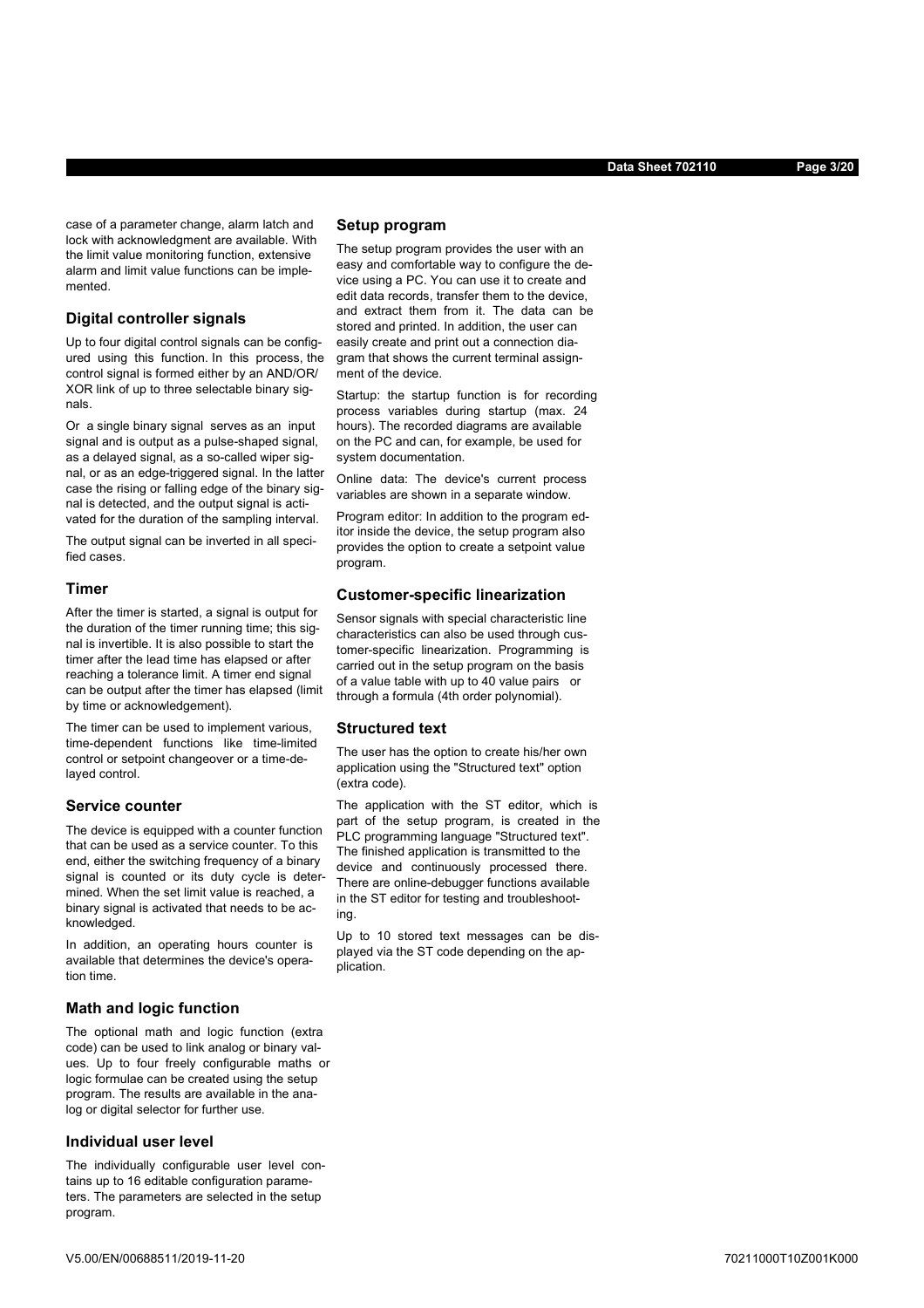**Data Sheet 702110 Page 4/20**

# **Controller parameters**

The following table shows the parameters in a parameter block. Depending on the controller type configured, certain parameters may be omitted or ineffective. The transmission behavior is specified by the selection of the controller structure and determined by the configuration of the parameters for the proportional band (P component), derivative time (D component), and reset time (I component). Parameters that appear in pairs such as Proportional band Xp1 and Xp2 refer to the first and second controller outputs.

**Parameter Value range Factory setting Unit Meaning** Controller structure 1 P, I, PD, PI, PID PID PID **Transmission behavior of the first controller** output Controller structure 2 P, I, PD, PI, PID PID Transmission behavior of the second controller output with a three-state controller Proportional band Xp1 0 to 9999 0 0 Physical unit of the controller size Size of the proportional band The controller structure is not effective with 0 (behavior identical to limit value monitoring)! Xp1/2 > 0 must be for a continuous controller. Proportional band Xp2 0 to 9999 0 0 Physical unit of the controller size Derivative time Tv1 0 to 9999 80 80 s Influences the differential component Derivative time Tv2  $\overline{\hspace{1em}}$  0 to 9999 80  $\overline{\hspace{1em}}$  s  $\overline{\hspace{1em}}$  of the controller output signal. Reset time Tn1 0 to 9999 350 s 350 s Influences the integral component Reset time Tn2 0 to 9999 350 set time Tn2 Cycle time Cy1 0 to 9999 20 s When using a switched output, the cycle time should be chosen so that the energy supply to the process is as continuous as possible without overloading the switching elements. Cycle time Cy2 0 to 9999 20 s Contact spacing Xsh 0 to 999 0 Physical unit of the controller size Spacing between the two control contacts of a three-state controller and three-step controller Switching differential Xd1 0 to 999 1 Physical unit of the controller size Hysteresis for a switching controller with proportional band  $Xp = 0$ Switching differential Xd2 0 to 999 1 Physical unit of the controller size Actuator time TT 5 to 3000 60 s Section 1 s Control valve running time range used for a three-step controller Working point Y0  $\vert$ -100 to +100  $\vert$  0 s The output level for P and PD controllers (if  $x = w$  then  $y = Y0$ ) Output value limit Y1 0 to 100 100 100  $\frac{1}{8}$  Maximum output value limit (only effective if  $Xp > 0$ ) Output value limit Y2  $\vert$  -100 to +100  $\vert$  -100  $\vert$  % Minimum output value limit (only effective if  $Xp > 0$ ) Minimum relay ON time Tk1 0 to 9999 0 0 s Limits the switching frequencies for switched outputs (digital outputs) Recommended setting when using a relay as controller output: ≥ 0.15 s Minimum relay ON time Tk2 0 to 9999 0 s

The same parameters are also available for the second parameter block.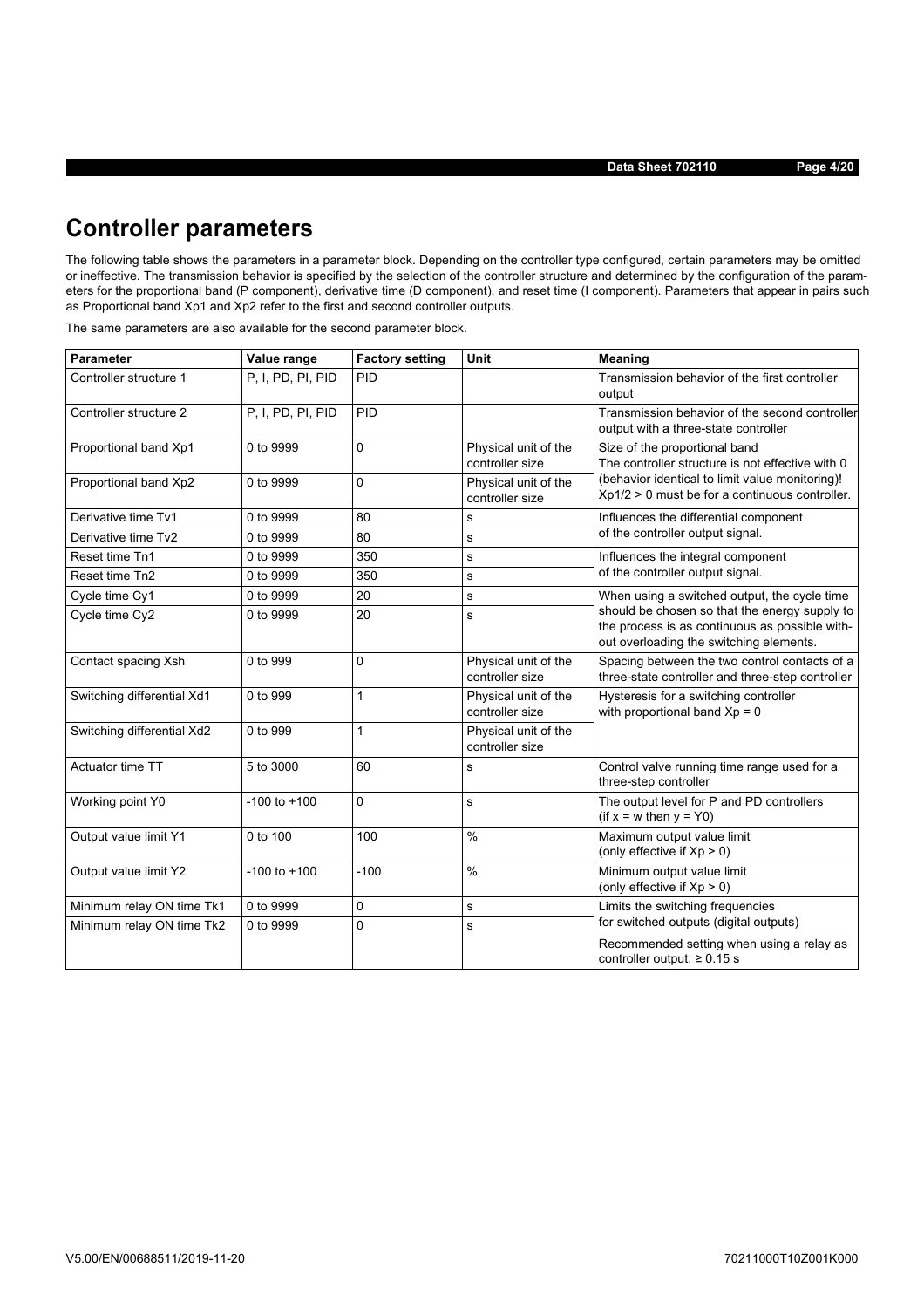**Data Sheet 702110 Page 5/20**

# **Technical data**

## **Analog input**

## **Thermocouples**

| <b>Designation</b>          | <b>Type</b> | <b>Standard</b>                         | <b>ITS</b>    | <b>Measuring range</b>     | Accuracy <sup>a</sup>     |
|-----------------------------|-------------|-----------------------------------------|---------------|----------------------------|---------------------------|
| Fe-CuNi                     | "L"         | DIN 43710 (1985)                        | IPTS-68       | -200 to +900 $^{\circ}$ C  | $\leq 0.25 \%$            |
| Fe-CuNi                     | "J"         | DIN EN 60584-1:2014<br>IEC 60584-1:2013 | <b>ITS-90</b> | $-210$ to $+1200$ °C       | ≤ 0.25 % from -100 °C     |
| Cu-CuNi                     | "U"         | DIN 43710 (1985)                        | IPTS-68       | -200 to +600 $^{\circ}$ C  | ≤ 0.25 % from -100 °C     |
| Cu-CuNi                     | "T"         | DIN EN 60584-1:2014<br>IEC 60584-1:2013 | <b>ITS-90</b> | $-270$ to $+400$ °C        | ≤ 0.25 % from -150 °C     |
| NiCr-Ni                     | "K"         | DIN EN 60584-1:2014<br>IEC 60584-1:2013 | <b>ITS-90</b> | -270 to +1300 $^{\circ}$ C | $\leq$ 0.25 % from -80 °C |
| NiCr-CuNi                   | "Е"         | DIN EN 60584-1:2014<br>IEC 60584-1:2013 | <b>ITS-90</b> | -270 to +1000 $^{\circ}$ C | $\leq$ 0.25 % from -80 °C |
| NiCrSi-NiSi                 | "N"         | DIN EN 60584-1:2014<br>IEC 60584-1:2013 | <b>ITS-90</b> | -270 to +1300 $^{\circ}$ C | $\leq$ 0.25 % from -80 °C |
| Pt10Rh-Pt                   | "S"         | DIN EN 60584-1:2014<br>IEC 60584-1:2013 | <b>ITS-90</b> | $-50$ to $+1768$ °C        | $\leq$ 0.25 % from 20 °C  |
| Pt13Rh-Pt                   | "R"         | DIN EN 60584-1:2014<br>IEC 60584-1:2013 | <b>ITS-90</b> | -50 to +1768 $^{\circ}$ C  | $\leq$ 0.25 % from 50 °C  |
| Pt30Rh-Pt6Rh                | "B"         | DIN EN 60584-1:2014<br>IEC 60584-1:2013 | <b>ITS-90</b> | -50 to +1820 $^{\circ}$ C  | $\leq$ 0.25 % from 400 °C |
| W5Re-W26Re                  | "C"         | DIN EN 60584-1:2014<br>IEC 60584-1:2013 | <b>ITS-90</b> | 0 to 2315 °C               | ≤ 0.25 % from 500 °C      |
| W3Re-W25Re                  | "ח          | <b>ASTM E1751M-15</b>                   | <b>ITS-90</b> | 0 to 2315 $°C$             | $\leq$ 0.25 % from 500 °C |
| W5Re-W20Re                  | "A1"        | GOST R 8.585-2001                       | <b>ITS-90</b> | 0 to 2500 $°C$             | ≤ 0.25 % from 500 °C      |
| Chromel <sup>®</sup> -Copel | "L"         | GOST R 8.585-2001                       | <b>ITS-90</b> | $-200$ to $+800$ °C        | $\leq$ 0.25 % from -80 °C |
| Chromel®-Alumel®            | "K"         | GOST R 8.585-2001                       | <b>ITS-90</b> | -270 to +1300 $^{\circ}$ C | ≤ 0.25 % from -80 °C      |

a The accuracy value refers to the measuring range.

| Ambient temperature influence               | $\leq$ 100 ppm/K                                                        |
|---------------------------------------------|-------------------------------------------------------------------------|
| Cold junction                               | Internal or external (constant)                                         |
| Reference point temperature (ex-<br>ternal) | 0 to 100 $^{\circ}$ C (adjustable)                                      |
| Sampling rate                               | $150 \text{ ms}$                                                        |
| Input filter                                | Digital filter, 2nd order; filter constant can be set from 0 to 100.0 s |

## **RTD temperature probe**

| Designation | <b>Standard</b>                     | <b>ITS</b>    | <b>Connection type</b> | <b>Measuring range</b>    | Accuracy <sup>a</sup> | <b>Measuring</b><br>current |
|-------------|-------------------------------------|---------------|------------------------|---------------------------|-----------------------|-----------------------------|
| Pt100       | DIN EN 60751:2009<br>IEC 60751:2008 | <b>ITS-90</b> | Two/three-wire         | $-200$ to $+850$ °C       | $\leq$ 0.1%           | $500 \mu A$                 |
| Pt1000      | DIN EN 60751:2009<br>IEC 60751:2008 | <b>ITS-90</b> | Two/three-wire         | $-200$ to $+850$ °C       | $\leq$ 0.1%           | $50 \mu A$                  |
| Pt100       | GOST 6651-2009 A.2                  | <b>ITS-90</b> | Two/three-wire         | -200 to +850 $^{\circ}$ C | ≤ 0.1 %               | $500 \mu A$                 |
| <b>KTY</b>  |                                     |               | Two-wire               | -53 to +153 $^{\circ}$ C  | $\leq$ 2.0 %          | $50 \mu A$                  |

a The accuracy value refers to the measuring range.

| Ambient temperature influence | $\leq 50$ ppm/K                                                         |
|-------------------------------|-------------------------------------------------------------------------|
| l Sensor line resistance      | Max. 30 $\Omega$ per line                                               |
| Sampling rate                 | $150 \text{ ms}$                                                        |
| Input filter                  | Digital filter, 2nd order; filter constant can be set from 0 to 100.0 s |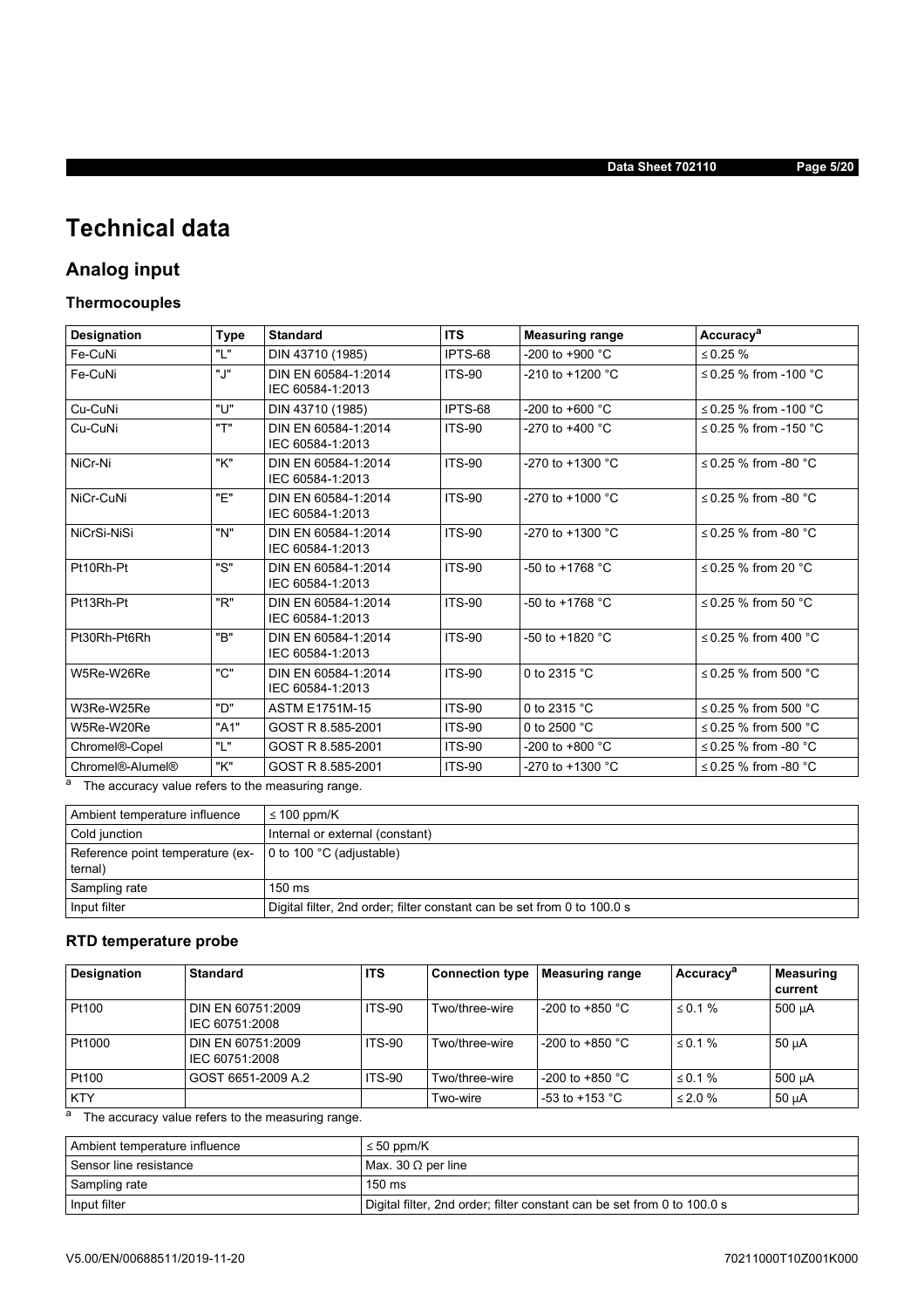## **Resistance transmitter and resistor/potentiometer**

| Designation              | Measuring range    | Accuracy <sup>a</sup> | <b>Measuring current</b> |
|--------------------------|--------------------|-----------------------|--------------------------|
| Resistance transmitter   | 0 to 4000 $\Omega$ | ≤ 0.1 %               | $50 \mu A$               |
| Resistance/potentiometer | 0 to 400 $\Omega$  | ≤ 0.1 %               | 500 µA                   |
|                          | 0 to 4000 $\Omega$ | ≤ 0.1 %               | $50 \mu A$               |

<sup>a</sup> The accuracy value refers to the maximum measuring range. Small measuring spans lead to reduced linearization accuracy.

| Ambient temperature influence | $\leq$ 100 ppm/K                                                        |
|-------------------------------|-------------------------------------------------------------------------|
| Connection type               |                                                                         |
| Resistance transmitter        | Three-wire circuit                                                      |
| Resistance/potentiometer      | Two-wire/three-wire circuit                                             |
| Sensor line resistance        | Max. 30 $\Omega$ per line                                               |
| Sampling rate                 | $150 \text{ ms}$                                                        |
| Input filter                  | Digital filter, 2nd order; filter constant can be set from 0 to 100.0 s |

## **Voltage, current (standard signals)**

| Designation | <b>Measuring range</b> | Accuracy <sup>a</sup> | Input resistance or burden<br>voltage |
|-------------|------------------------|-----------------------|---------------------------------------|
| Voltage     | 0 to 10 V              | ≤ 0.1 %               | $>$ 500 k $\Omega$                    |
|             | 2 to 10 V              | ≤ 0.1 %               | $>$ 500 k $\Omega$                    |
| Current     | 4 to 20 mA             | $\leq$ 0.1%           | < 2.5 V                               |
|             | 0 to 20 mA             | ≤ 0.1 %               | < 2.5 V                               |

a The accuracy value refers to the maximum measuring range. Small measuring spans lead to reduced linearization accuracy.

| Ambient temperature influence       | ≤ 100 ppm/K                                                             |
|-------------------------------------|-------------------------------------------------------------------------|
| Deviation below/above the measuring | According to NAMUR recommendation NE 43 (only current input 4 to 20 mA) |
| range                               |                                                                         |
| Sampling rate                       | $150 \text{ ms}$                                                        |
| Input filter                        | Digital filter, 2nd order; filter constant can be set from 0 to 100.0 s |

## **Measuring circuit monitoring**

The device behavior in the event of a fault is configurable.

| <b>Measuring probe</b>          | Measuring range un-<br>derflow | <b>Measuring range</b><br>overflow | Short-circuit (probe/<br>line) | Break (probe/line)                        | <b>Polarity</b> |
|---------------------------------|--------------------------------|------------------------------------|--------------------------------|-------------------------------------------|-----------------|
| <b>RTD</b> temperature<br>probe | $^{++}$                        | $^{++}$                            | $++$                           | $^{++}$                                   | ---             |
| Resistance/potenti-<br>ometer   | $---$                          | $^{++}$                            | ---                            | $++$                                      | $---$           |
| Resistance transmitter          | $---$                          | $^{++}$                            | $(+)^a$                        | $(+)^{b}$                                 | ---             |
| Thermocouple                    | $^{++}$                        | $^{++}$                            | ---                            | $^{++}$                                   | $(+)^c$         |
| Current 0 to 20 mA              | $---$                          | $++$                               | ---                            | $---$                                     | $---$           |
| Current 4 to 20 mA              | $^{++}$                        | $^{++}$                            | $++$                           | $^{++}$                                   | $^{++}$         |
| Voltage 0 to 10 V               | $---$                          | $^{++}$                            | ---                            | $---$                                     | $^{++}$         |
| Voltage 2 to 10 V               | $^{++}$                        | $^{++}$                            | $^{++}$                        | $^{++}$                                   | $^{++}$         |
| $++ =$ is detected              |                                | $---$ = is not detected            |                                | $(+)$ = is detected in certain conditions |                 |

<sup>a</sup> Is not detected in all combinations

**b** Break in measuring current path is not detected

<sup>c</sup> Dependent on the set characteristic line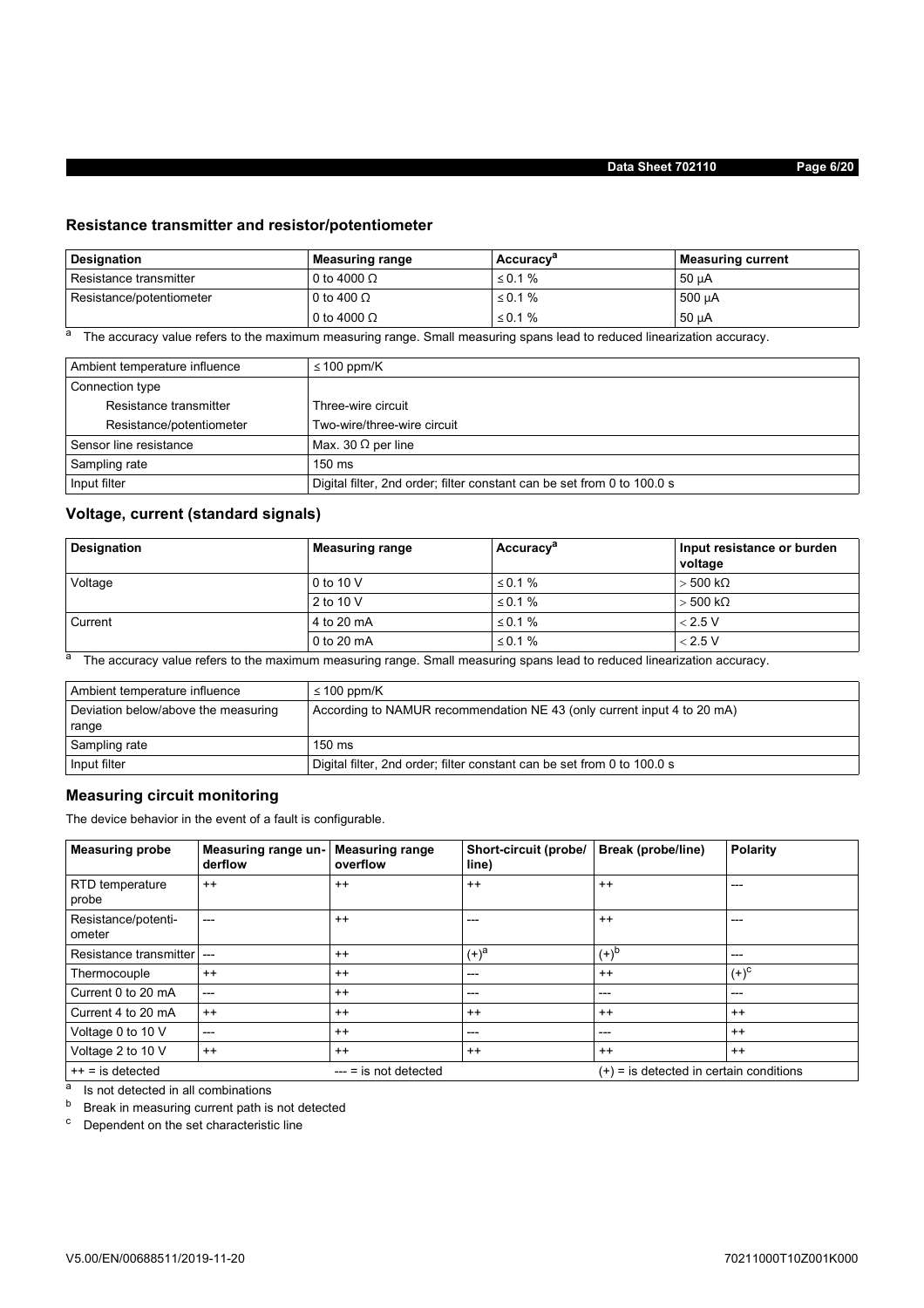## **Digital inputs**

| Input for potential-free contact |                                                                      |
|----------------------------------|----------------------------------------------------------------------|
| Function                         | Contact closed: input is active $(RON < 1 k\Omega)$                  |
|                                  | Contact open: input is inactive ( $R_{\text{OFF}}$ > 50 k $\Omega$ ) |
| Sampling rate                    | 150 ms                                                               |

# **Analog output**

| Voltage                       |                  |
|-------------------------------|------------------|
| Output signal                 | DC 0(2) to 10 V  |
| Load resistance               | $> 500 \Omega$   |
| Current                       |                  |
| Output signal                 | DC 0(4) to 20 mA |
| Load resistance               | $<$ 450 $\Omega$ |
| Accuracy                      | $\leq 0.5 \%$    |
| Ambient temperature influence | $\leq$ 150 ppm/K |

## **Digital outputs**

| Relay (N/O contact)                                                     |                                                            |
|-------------------------------------------------------------------------|------------------------------------------------------------|
| Switching capacity                                                      | Max. 3 A at AC 230 V or DC 30 V, resistive load            |
| Contact life                                                            | 150,000 operations at rated load                           |
|                                                                         | 350,000 operations at 1 A                                  |
| Relay (N/O contact) with longer contact life                            |                                                            |
| Switching capacity                                                      | Max, 3 A at AC 230 V, resistive load                       |
| Contact life                                                            | 300,000 operations at rated load                           |
|                                                                         | 1,500,000 operations at 1 A                                |
| Logic output                                                            |                                                            |
| Output signal                                                           | DC 0/14 V $\pm$ 15 %                                       |
| Current                                                                 | Max. 20 mA per output (at nominal voltage 14 V)            |
| Switching time when used                                                | Min. 10 ms                                                 |
| as a controller output                                                  |                                                            |
| PhotoMOS <sup>®</sup> relay <sup>a</sup>                                |                                                            |
| Switching capacity                                                      | Max. 200 mA at AC 30 V or DC 45 V; not short-circuit proof |
| а<br><b>PhotoMOS</b> is a registered trademark of Panasonic Cornoration |                                                            |

PhotoMOS is a registered trademark of Panasonic Corporation.

## **Interfaces**

| USB device        |                                                              |  |  |  |
|-------------------|--------------------------------------------------------------|--|--|--|
| Connector type    | Micro-B (socket)                                             |  |  |  |
| Standard          | Low-Speed, Full-Speed                                        |  |  |  |
| Max. cable length | 5 <sub>m</sub>                                               |  |  |  |
| <b>RS485</b>      |                                                              |  |  |  |
| Baud rate         | 9600, 19200, 38400, 115200                                   |  |  |  |
| Data format       | 8/1n, 8/1e, 8/1o, 8/2n                                       |  |  |  |
| Protocol          | Modbus-RTU as slave                                          |  |  |  |
| Ethernet          |                                                              |  |  |  |
| Connector type    | RJ45 (socket)                                                |  |  |  |
| Transfer rate     | 10 Mbit/s, 100 Mbit/s                                        |  |  |  |
| Protocol          | TCP/IP, DHCP; Modbus-TCP, Modbus-RTU/ASCII via TCP, as slave |  |  |  |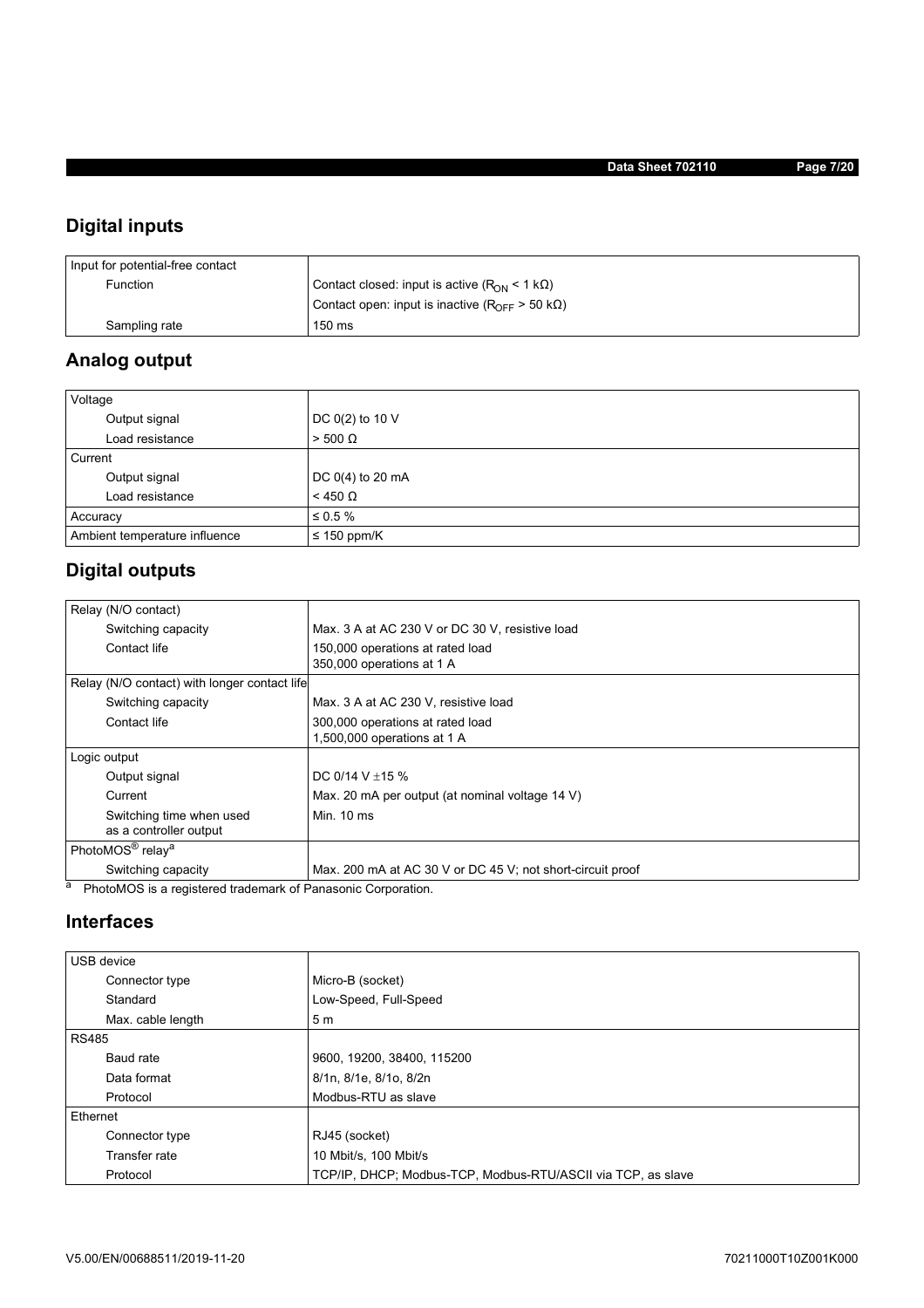# **Display**

| 18-segment LCD displays                                              |                                                                                 |                  |  |  |  |
|----------------------------------------------------------------------|---------------------------------------------------------------------------------|------------------|--|--|--|
| Digit height                                                         | Upper display:                                                                  | Lower display:   |  |  |  |
| Type 702110 (format 132)                                             | $7.2 \text{ mm}$                                                                | $3.8$ mm         |  |  |  |
| Type 702111 (format 116)                                             | $12.3 \text{ mm}$                                                               | $5.9 \text{ mm}$ |  |  |  |
| Type 702112 (format 108H)                                            | $11.5 \text{ mm}$                                                               | $8.5 \text{ mm}$ |  |  |  |
| Type 702113 (format 108Q)                                            | $16.5 \text{ mm}$                                                               | $9 \text{ mm}$   |  |  |  |
| Type 702114 (format 104)                                             | 24.8 mm                                                                         | $12 \text{ mm}$  |  |  |  |
| Color                                                                | Upper display: white; lower display: green                                      |                  |  |  |  |
| Places, including decimal places                                     | Upper display: 4; lower display: 4 (5 for type $702110$ , 8 for type $702111$ ) |                  |  |  |  |
| Decimal places                                                       | 0, 1, 2, 3 or automatic (configurable)                                          |                  |  |  |  |
|                                                                      |                                                                                 |                  |  |  |  |
| Pixel matrix LCD display (only for types 702112, 702113, and 702114) |                                                                                 |                  |  |  |  |
| Pixel fields                                                         |                                                                                 |                  |  |  |  |
| Type 702112 (format 108H)                                            | 2 rows each with 9 pixel fields                                                 |                  |  |  |  |
| Type 702113 (format 108Q)                                            | 2 rows each with 8 pixel fields                                                 |                  |  |  |  |
| Type 702114 (format 104)                                             | 2 rows each with 11 pixel fields                                                |                  |  |  |  |
| Number of pixels per field                                           | 8x5                                                                             |                  |  |  |  |
| Color                                                                | White                                                                           |                  |  |  |  |

## **Electrical data**

| Voltage supply                               | AC 110 to 240 V +10/-15 %, 48 to 63 Hz                                      |                                                                                                   |  |  |  |
|----------------------------------------------|-----------------------------------------------------------------------------|---------------------------------------------------------------------------------------------------|--|--|--|
|                                              | AC/DC 20 to 30V, 48 to 63Hz                                                 |                                                                                                   |  |  |  |
| Electrical safety                            |                                                                             | According to EN 61010, part 1; overvoltage category II to 300 V mains voltage, pollution degree 2 |  |  |  |
| Protection rating                            | with internal isolation from SELV                                           |                                                                                                   |  |  |  |
| Power consumption                            | For AC 110 to 240 V:                                                        | For AC/DC 20 to 30 V:                                                                             |  |  |  |
| Type 702110 (format 132)                     | Max. 3.5 W                                                                  | Max. 3.0 W                                                                                        |  |  |  |
| Type 702111 (format 116)                     | Max. 4.1 W                                                                  | Max. 3.7 W                                                                                        |  |  |  |
| Types 702112, 702113<br>(formats 108H, 108Q) | Max. 5.8 W                                                                  | Max. 5.7 W                                                                                        |  |  |  |
| Type 702114 (format 104)                     | Max, 6.6 W                                                                  | Max. 6.7 W                                                                                        |  |  |  |
| Electrical connection                        | On the back via spring-cage terminals (Push-In technology)                  |                                                                                                   |  |  |  |
| Conductor cross section                      |                                                                             |                                                                                                   |  |  |  |
| Wire or stranded wire<br>(without ferrule)   | Min. 0.2 mm <sup>2</sup> , max. 1.5 mm <sup>2</sup>                         |                                                                                                   |  |  |  |
| Stranded wire with ferrule                   | Without plastic collar: min. 0.2 mm <sup>2</sup> , max. 1.5 mm <sup>2</sup> |                                                                                                   |  |  |  |
|                                              | With plastic collar: min. 0.2 mm <sup>2</sup> , max. 0.75 mm <sup>2</sup>   |                                                                                                   |  |  |  |
| Stripping length                             | 8 mm                                                                        |                                                                                                   |  |  |  |

## **Environmental influences**

| Ambient temperature range         |                                                             |
|-----------------------------------|-------------------------------------------------------------|
| Storage                           | -30 to +70 $^{\circ}$ C                                     |
| Operation                         | $-10$ to +55 $^{\circ}$ C                                   |
| Site altitude                     | Max. 2000 m above sea level                                 |
| Climatic environmental influences | According to DIN EN 60721-3 with extended temperature range |
| Resistance to climatic conditions | $\leq$ 90 % rel. humidity without condensation              |
| Storage                           | According to class 1K2                                      |
| Operation                         | According to class 3K3                                      |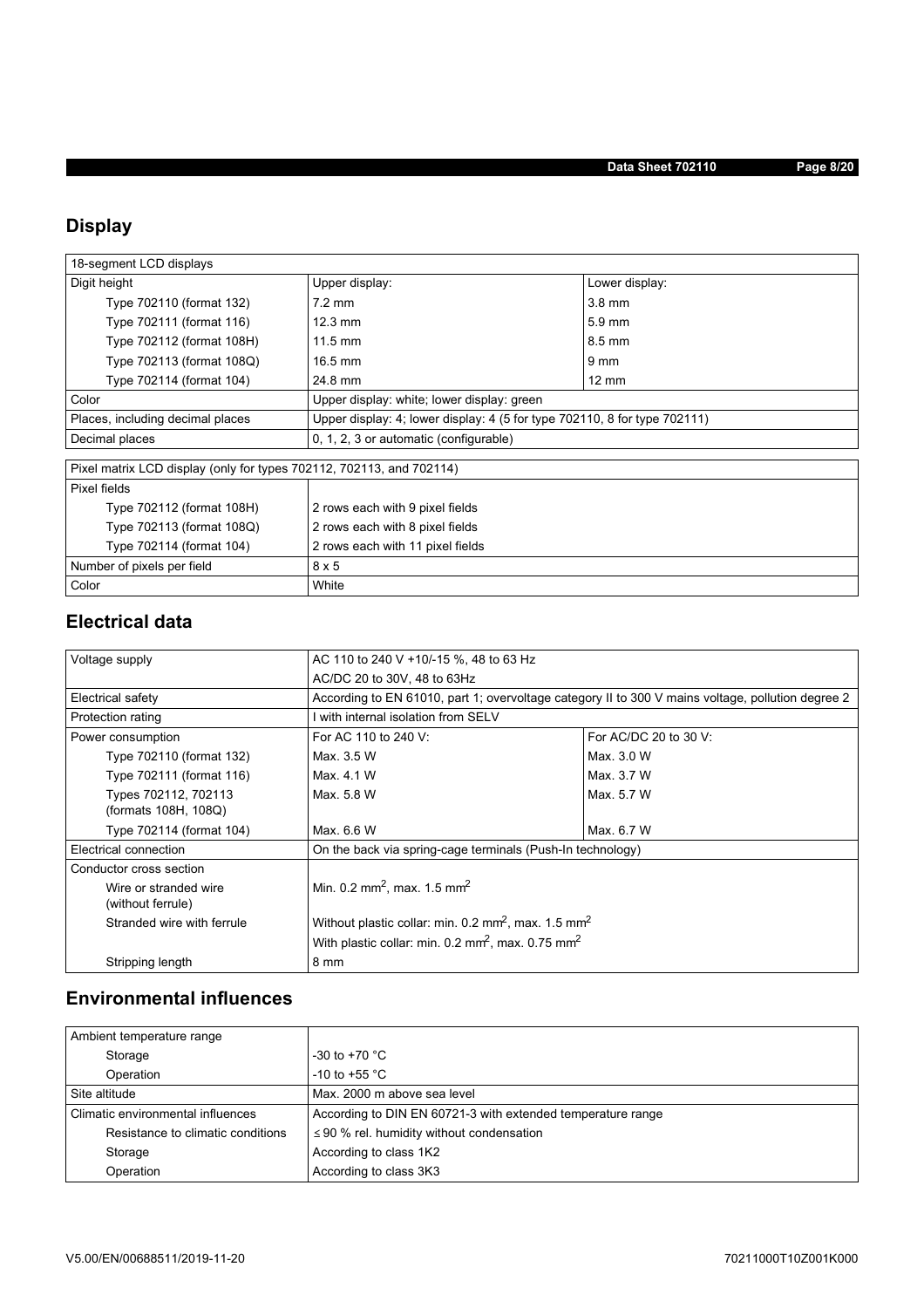## **Data Sheet 702110 Page 9/20**

| Mechanical environmental influences | According to DIN EN 60721-3             |
|-------------------------------------|-----------------------------------------|
| Storage                             | According to class 1M2                  |
| Transport                           | According to class 2M2                  |
| Operation                           | According to class 3M3                  |
| Electromagnetic compatibility (EMC) | According to DIN EN 61326-1             |
| Interference emission               | Class $A - only$ for industrial use $-$ |
| Interference immunity               | Industrial requirements                 |

## **Case**

| Case type                                            | Plastic housing for panel mounting according to DIN IEC 61554 (indoor use) |
|------------------------------------------------------|----------------------------------------------------------------------------|
| Made of plastic with membrane keyboard<br>Case front |                                                                            |
| Panel thickness                                      | 1 to 10 mm                                                                 |
| Case fastening                                       | In panel using the supplied mounting frame or both mounting elements       |
| Operating position                                   | Anya                                                                       |
| Protection type                                      | According to DIN EN 60529, IP65 on the front, IP20 on the back             |
| Weight                                               |                                                                            |
| Type 702110 (format 132)                             | Max. 85 g                                                                  |
| Type 702111 (format 116)                             | Max. 120 g                                                                 |
| Type 702112 (format 108H)                            | Max. 160 g                                                                 |
| Type 702113 (format 108Q)                            | Max. 160 g                                                                 |
| Type 702114 (format 104)                             | Max. 220 g                                                                 |

a The maximum admissible ambient temperature only applies for the installation with the display in a vertical position.

## **Approvals and approval marks**

| Approval mark                   | <b>Test facility</b>         | Certificate/certification num-<br>bers | <b>Inspection basis</b>                                              | Valid for                                                 |
|---------------------------------|------------------------------|----------------------------------------|----------------------------------------------------------------------|-----------------------------------------------------------|
| c UL us                         | Underwriters<br>Laboratories | E201387                                | UL 61010-1 (3. Ed.),<br>CAN/CSA-22.2 No. 61010-1<br>(3. Ed.)         | All types                                                 |
| DNV GL                          | DNV GL                       | TAA00001B3                             | <b>Class Guideline</b><br>DNVGL-CG-0339                              | Type 702111 (DC 20 to 30 V)<br>and type 702114 (AC 110 to |
| <b>BUREAU</b><br><b>VERITAS</b> | <b>Bureau Veritas</b>        | 53627/A0 BV                            | Bureau Veritas Rules for the<br><b>Classification of Steel Ships</b> | 240 V), without Ethernet inter-<br>face, panel mounting   |

The device is approved if the relevant approval mark is shown on the device.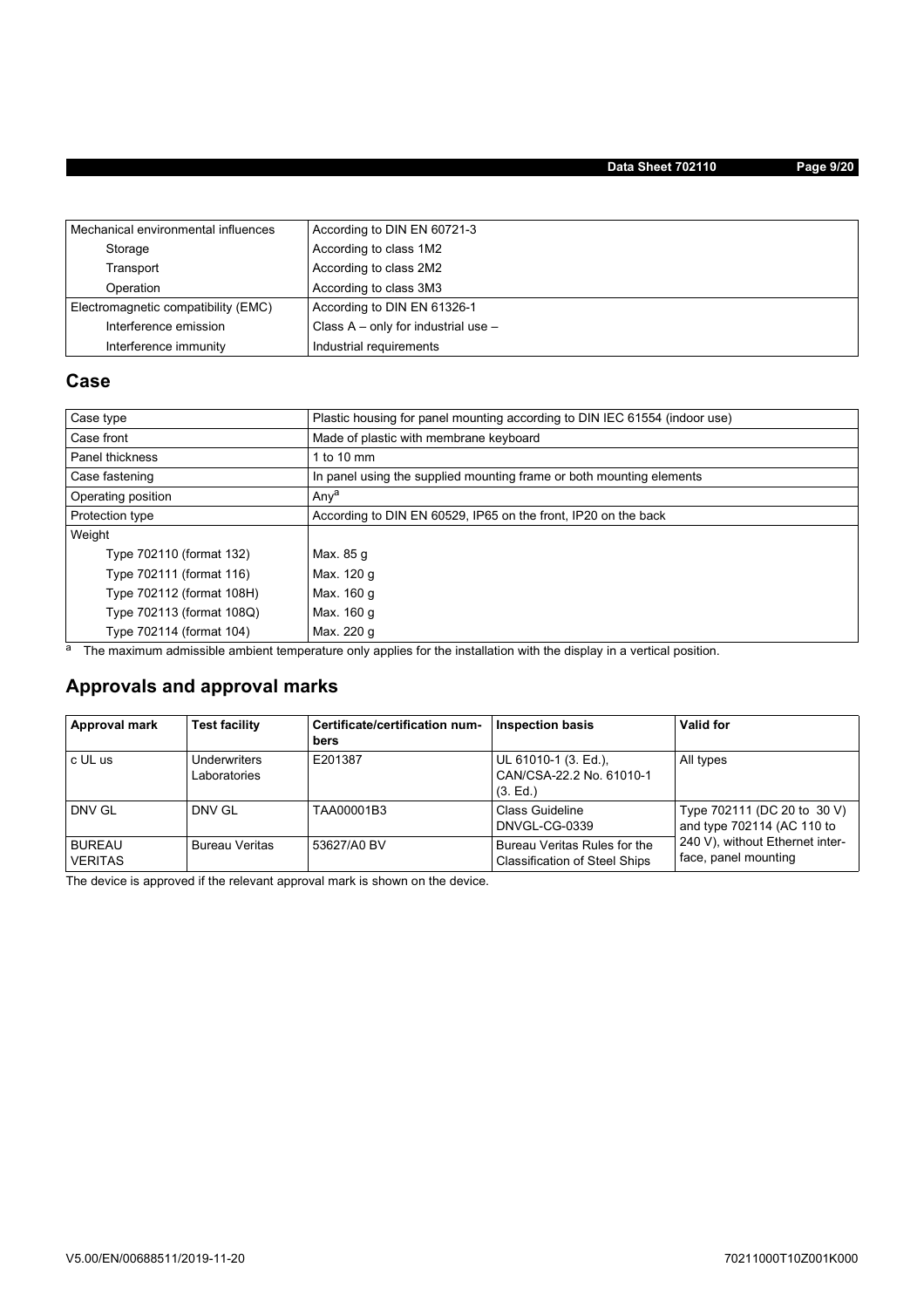# **Dimensions**

**Type 702110 (format 132: 48 mm × 24 mm)**



**Type 702111 (format 116: 48 mm × 48 mm)**

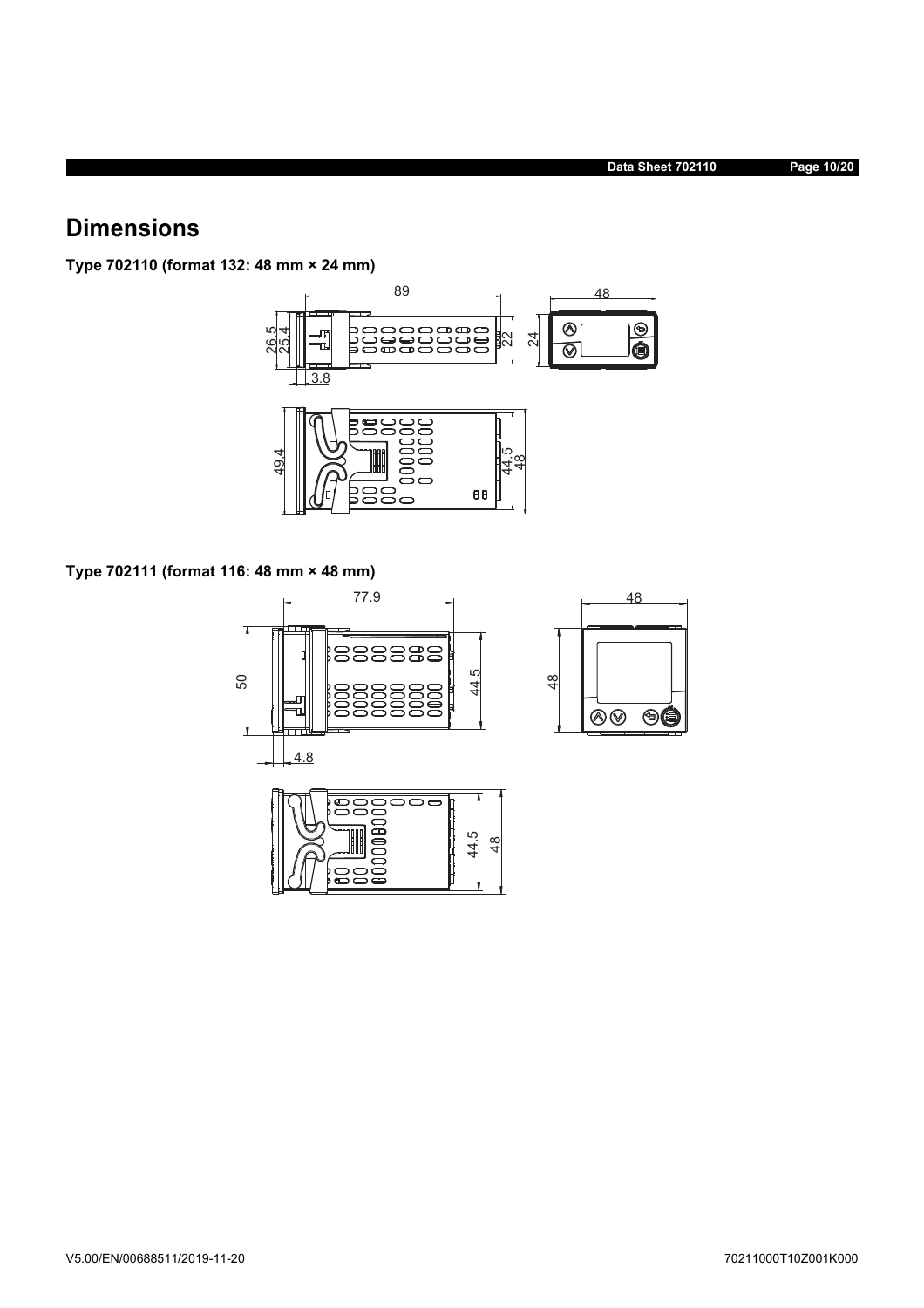## **Data Sheet 702110 Page 11/20**

**Type 702112 (format 108H: 48 mm × 96 mm)**





**Type 702113 (format 108Q: 96 mm × 48 mm)**





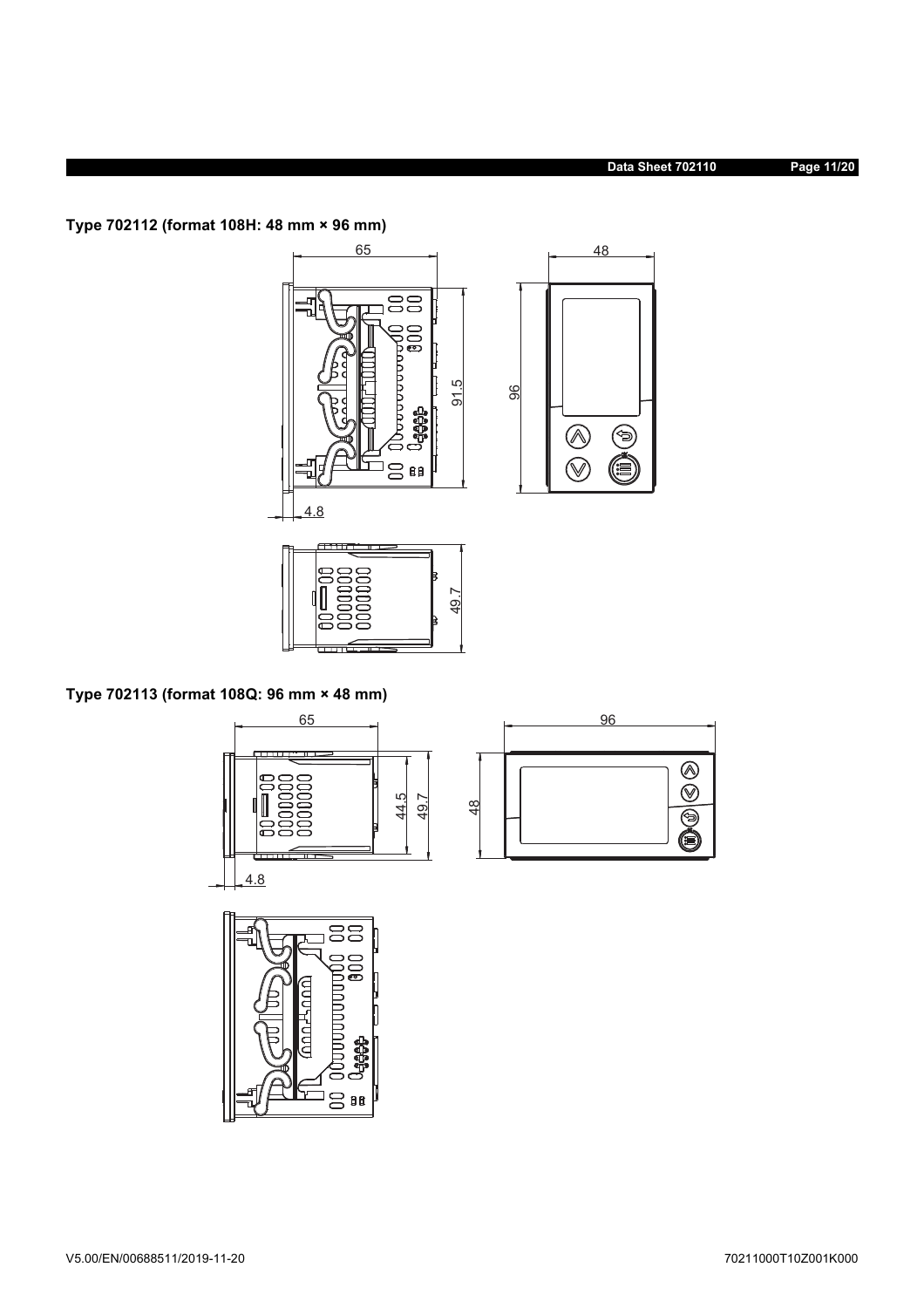## **Data Sheet 702110 Page 12/20**

**Type 702114 (format 104: 96 mm × 96 mm)**



## **Panel cut-out according to DIN IEC 61554**

| Type (format; front frame dimensions) | <b>Panel cut-out</b><br>(width x height)      | Minimum spacing of panel cut-outs (for<br>tightly packed installations) |                 |
|---------------------------------------|-----------------------------------------------|-------------------------------------------------------------------------|-----------------|
|                                       |                                               | Horizontal                                                              | Vertical        |
| 702110 (132; 48 mm × 24 mm)           | $45^{+0.6}$ mm x 22 $2^{+0.3}$ mm             | $15 \text{ mm}$                                                         | $30 \text{ mm}$ |
| 702111 (116; 48 mm × 48 mm)           | $45^{+0.6}$ mm $\times 45^{+0.6}$ mm          | $15 \text{ mm}$                                                         | $30 \text{ mm}$ |
| 702112 (108H; 48 mm × 96 mm)          | $45^{+0.6}$ mm $\times$ 92 <sup>+0.8</sup> mm | $20 \text{ mm}$                                                         | $30 \text{ mm}$ |
| 702113 (108Q; 96 mm × 48 mm)          | $92^{+0.8}$ mm × 45 <sup>+0.6</sup> mm        | $20 \text{ mm}$                                                         | $30 \text{ mm}$ |
| 702114 (104; 96 mm × 96 mm)           | $92^{+0.8}$ mm $\times$ $92^{+0.8}$ mm        | $20 \text{ mm}$                                                         | 30 mm           |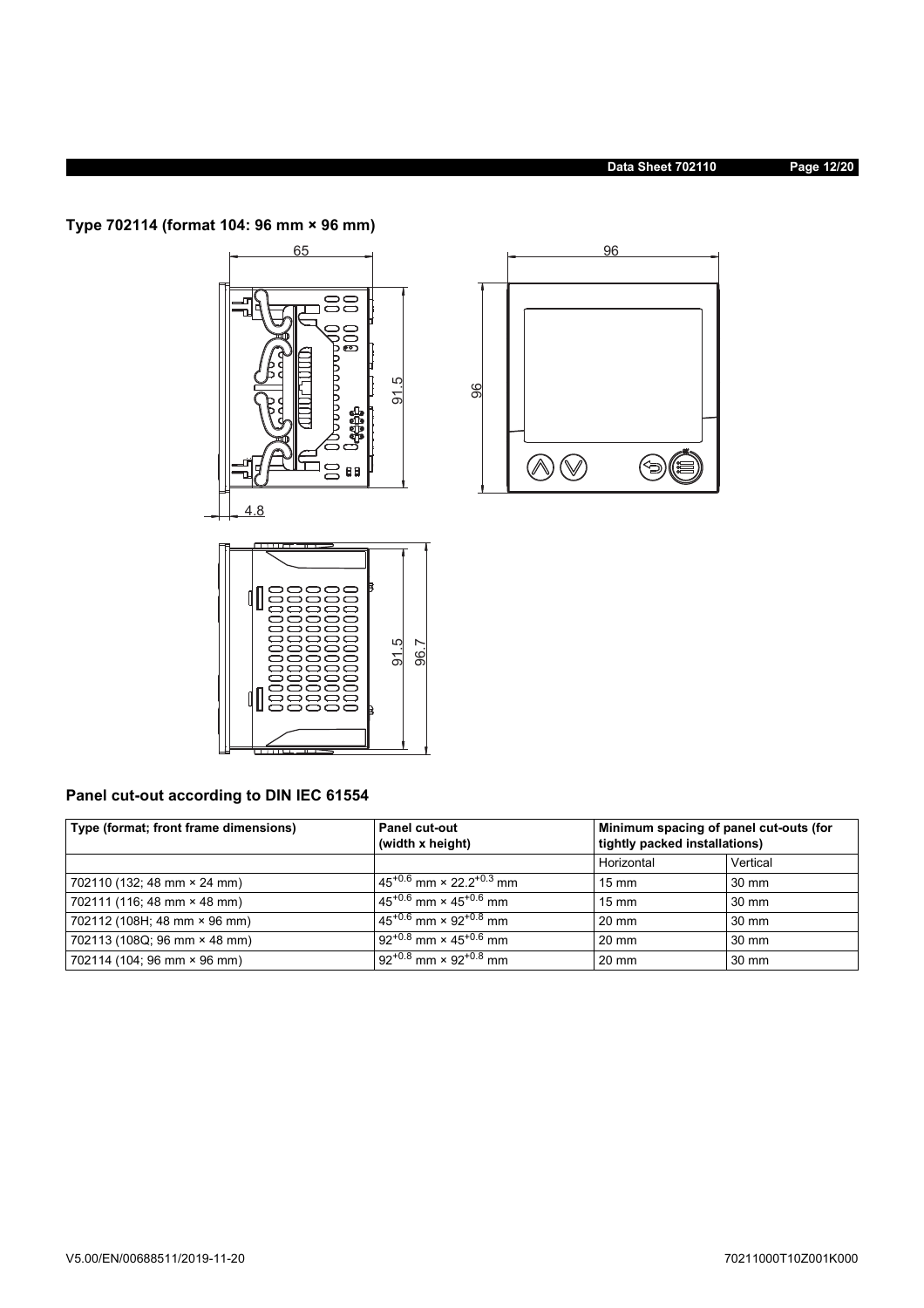



**Type 702110 (format 132) mounted on DIN rail (see accessories)**

**Type 702111 (format 116) mounted on DIN rail (see accessories)**





# **Galvanic isolation**



- (1) The voltage specifications correspond to the test voltages (alternating voltage, rms values) according to EN 61010-1:2011-07 for the type test. Type 702110 (format 132): 3000 V instead of 3510 V.
- (2) Functional galvanic isolation for the connection of SELV or PELV circuits.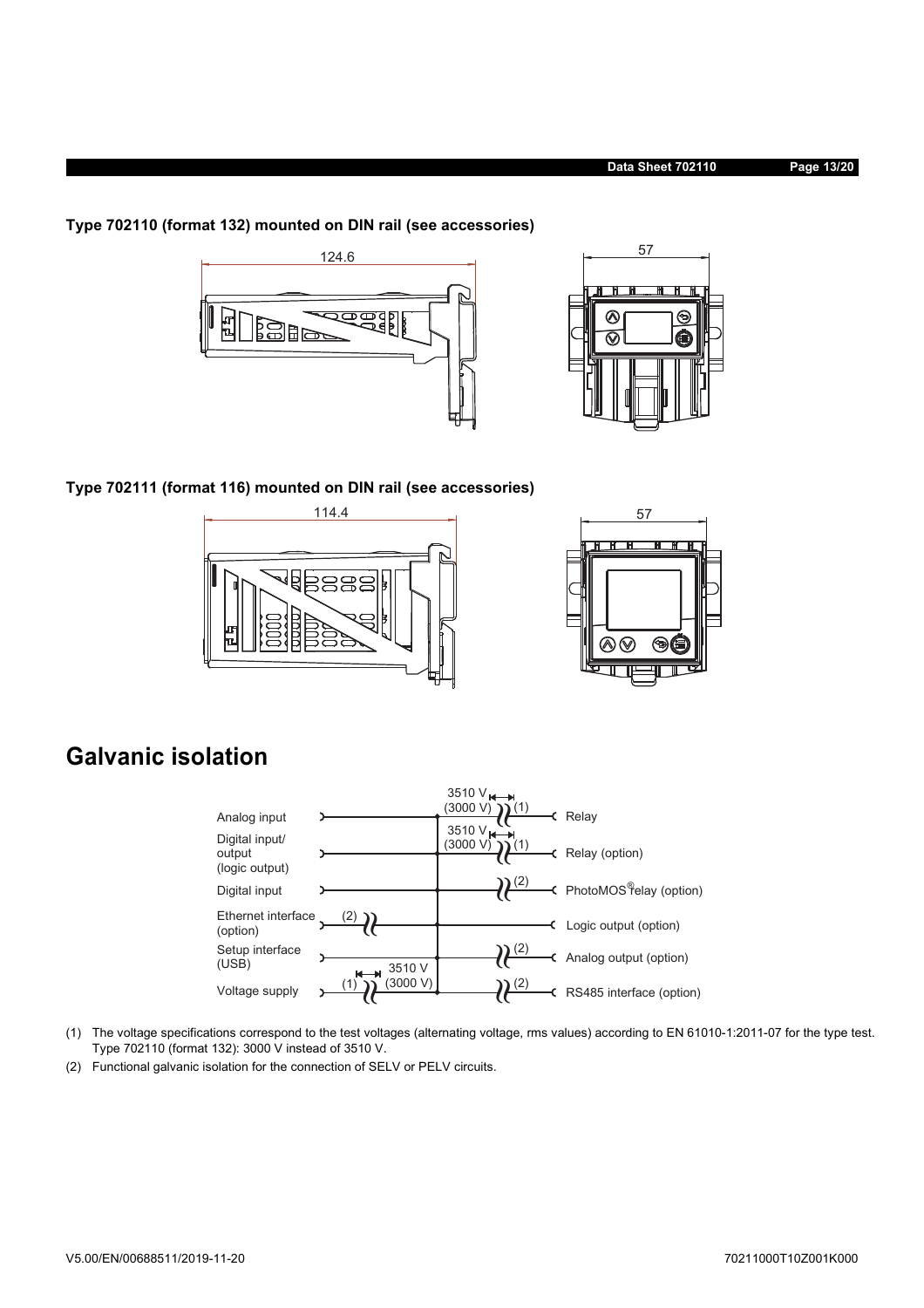# **Display and control elements**



- (1) 18-segment LCD display (e.g. actual value), 4-digit, white; for types 702110 (132) and 702111 (116) also for displaying menu items, parameters and text)
- (2) 18-segment LCD display (e.g. setpoint value), 4-digit (702110 (132): 5-digit, 702111 (116): 8-digit), green; for types 702110 (132) and 702111 (116) also for displaying menu items, parameters, values and text); display "OK" when exiting editing mode (with change)
- (3) Activity display for ramp function/program, timer, manual mode
- (4) For types 702112 (108H), 702113 (108Q) and 702114 (104): pixel matrix LCD display for displaying menu items, parameters and values as well as customer-specific text
- (5) Switching of the digital outputs (yellow = active)
- (6) Up (in the menu: increase value, select previous menu item or parameter; in basic status: increase setpoint value)
- (7) Down (in menu: reduce value, select next menu item or parameter; in basic status: reduce setpoint value)
- (8) Back (in menu: back to previous menu level, exit editing mode without change; in basic status: configurable function)
- (9) Menu/OK (call up main menu, switch to submenu/level, switch to editing mode, exit editing mode with change)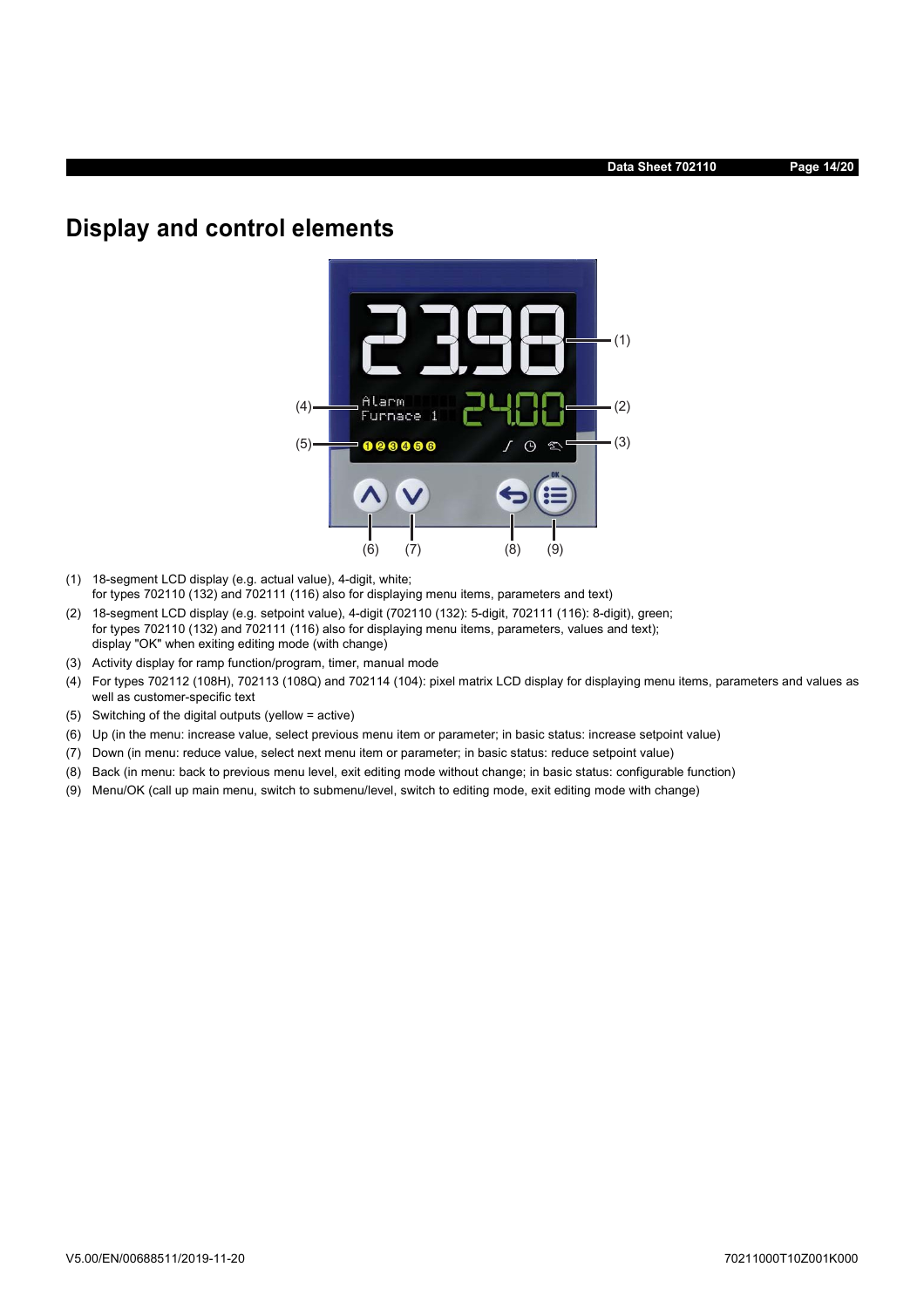# **Connection elements**

## **Type 702110 (format 132)**

Type 702110 (48 mm × 24 mm)



| Termi-<br>nals | Connection                                                    | Termi-<br>nals | <b>Connection</b>                                                  | Termi-<br>nals      | <b>Connection</b>  |
|----------------|---------------------------------------------------------------|----------------|--------------------------------------------------------------------|---------------------|--------------------|
| 1, 2           | Output 1 (relay)                                              | 8, 10          | Input 2 (for potential-free contact)                               | $L1(L+),$<br>$N(L-$ | Voltage supply     |
| 3, 4           | $(2)$ = option 2: output 2 (relay,<br>logic or analog output) | 9.10           | Input 1 (for potential-free contact)<br>or output 3 (logic output) | Setup<br>(USB)      | PC (setup program) |
| $5-8$          | Analog input                                                  | 11.12          | $(1)$ = option 1: RS485 interface                                  |                     |                    |

### **Type 702111 (format 116)**



| Termi-<br>nals | <b>Connection</b> | Termi-<br>nals | <b>Connection</b>                                                      | Termi-<br>nals       | <b>Connection</b>                                             |
|----------------|-------------------|----------------|------------------------------------------------------------------------|----------------------|---------------------------------------------------------------|
| 1, 2           | Output 1 (relay)  | 8.10           | Input 2 (for potential-free contact)                                   | 13, 14               | $(2)$ = option 2: output 5 (relay,<br>logic or analog output) |
| 3, 4           | Output 2 (relay)  | 9.10           | Input 1 (for potential-free contact)<br>or output 3 (logic output)     | $L1(L+),$<br>$N(L-)$ | Voltage supply                                                |
| $5 - 8$        | Analog input      | 11.12          | $(1)$ = option 1: output 4 (relay,<br>logic output) or RS485 interface | Setup<br>(USE)       | PC (setup program)                                            |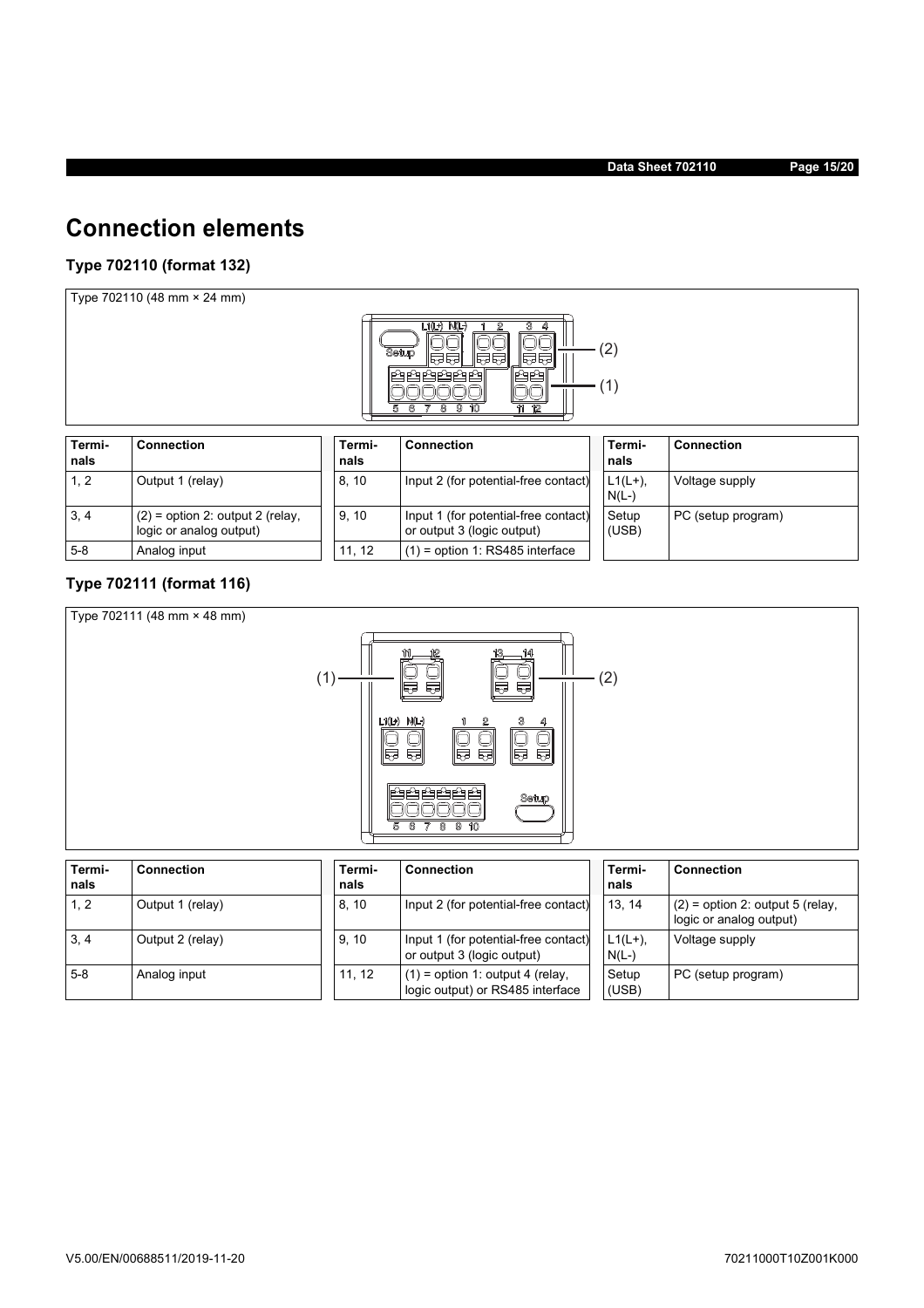



If the device is equipped with the Ethernet interface (option 2: RJ45 socket), terminals 11 to 14 are not available.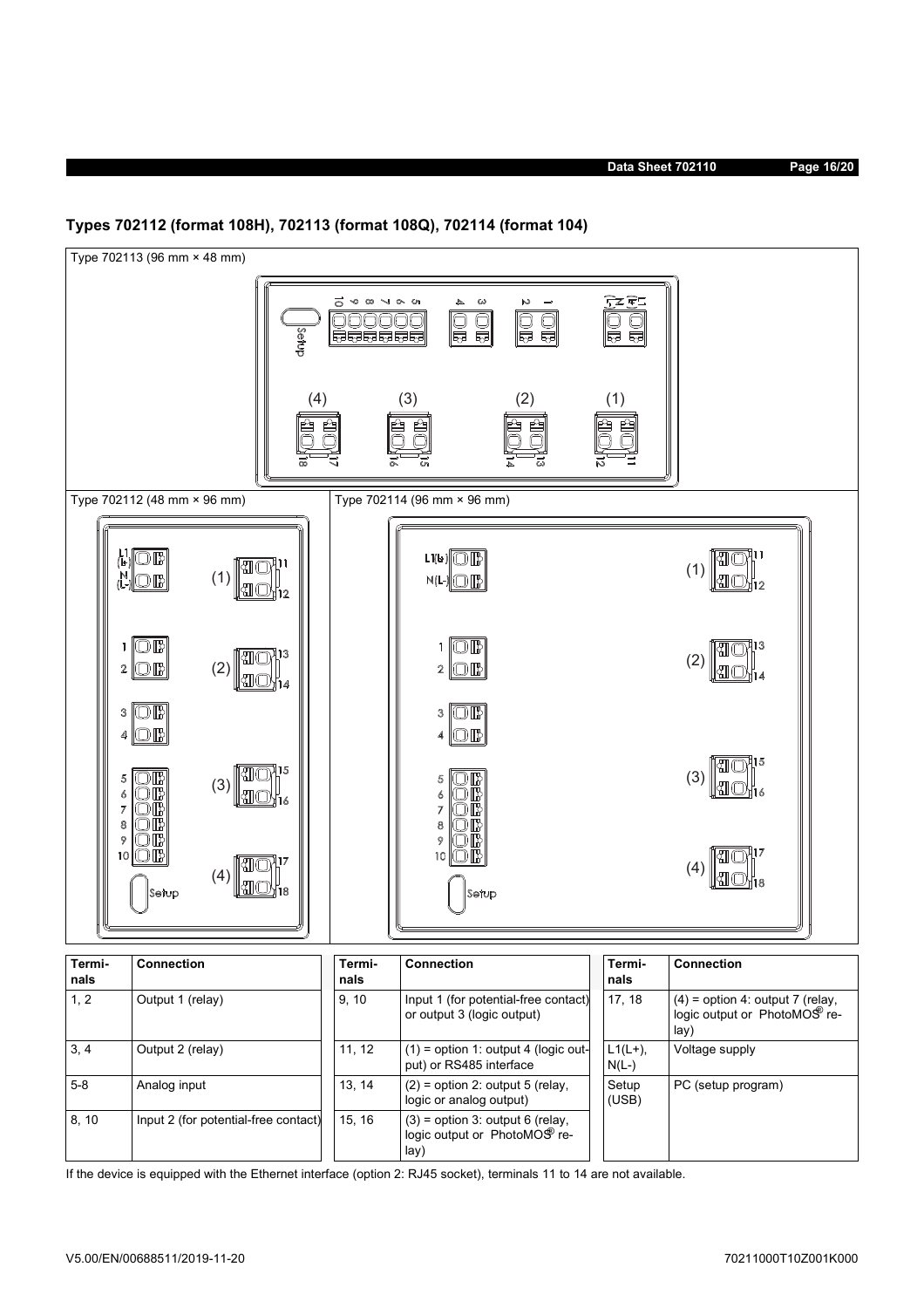**Data Sheet 702110 Page 17/20**

# **Connection diagram**

The connection diagram in the data sheet provides preliminary information about the connection options. For the electrical connection, only use the installation instructions or the operating manual. The knowledge and the correct technical compliance with the safety information and warnings contained in these documents are mandatory for mounting, electrical connection, and startup as well as for safety during operation.

## **Analog input**

The analog input version is identical for all types.

| <b>Measuring probe/</b><br>standard signal  | Symbol and terminal<br>designation | <b>Measuring probe/</b><br>standard signal     | Symbol and terminal<br>designation |
|---------------------------------------------|------------------------------------|------------------------------------------------|------------------------------------|
| Thermocouple                                | 6<br>$\circ$<br>$^{+}$             | Current DC 0(4)  20 mA                         | $-0$ 6<br>$I_X$                    |
| RTD temperature probe<br>two-wire circuit   | $-0$ 7<br>- 5<br>Ő.<br>R Æ         | Resistance/potentiometer<br>two-wire circuit   | $\overline{\circ}$ 7<br>$\sim$ 5   |
| RTD temperature probe<br>three-wire circuit | -7<br>∩<br>5<br>O<br>87<br>6       | Resistance/potentiometer<br>three-wire circuit | - 7<br>Ο<br>5<br>O<br>6<br>↷       |
| Voltage DC 0(2)  10 V                       | 7<br>$\circ$ 8                     | Resistance transmitter                         | 5<br>Ω<br>A                        |
| (useable as alternative to digital input 2) | $U_X$<br>7<br>-0                   | $A = Start$                                    | S<br>6<br>∩                        |
|                                             |                                    | $E = End$<br>$S = S$ lider                     | Ε                                  |

## **Digital inputs**

The digital input version is identical for all types.

| Input | <b>Version</b>                                                                                   | Symbol and terminal<br>designation | Input          | Version                                                                                                                     | Symbol and terminal<br>designation |
|-------|--------------------------------------------------------------------------------------------------|------------------------------------|----------------|-----------------------------------------------------------------------------------------------------------------------------|------------------------------------|
|       | Digital input for potential-free<br>contact<br>(useable as alternative to digi-<br>tal output 3) | - 10                               | $\overline{c}$ | Digital input for potential-free<br>contact<br>(only usable if the analog input)<br>is not configured as $DC 0(2) $<br>10 V | - 10                               |

## **Analog output**

| Version for type 702110 (format 132) |                                                       |                                           | Version for types 702111 to 702114 |                                                       |                                           |
|--------------------------------------|-------------------------------------------------------|-------------------------------------------|------------------------------------|-------------------------------------------------------|-------------------------------------------|
| Output                               |                                                       | <b>Symbol and terminal</b><br>designation | Output                             |                                                       | <b>Symbol and terminal</b><br>designation |
| 2                                    | <b>Option 2</b> (alternative to digital<br>output 2): | ⊙3<br>$U_x$ , $I_x$                       | 5                                  | <b>Option 2</b> (alternative to digital<br>output 5): | - 13<br>$U_x$ , $I_x$                     |
|                                      | DC $0/2$ 10 V or<br>DC 0/4  20 mA (configu-<br>rable) | റ 4                                       |                                    | DC 0/2  10 V or<br>DC 0/4  20 mA (configu-<br>rable)  | -14                                       |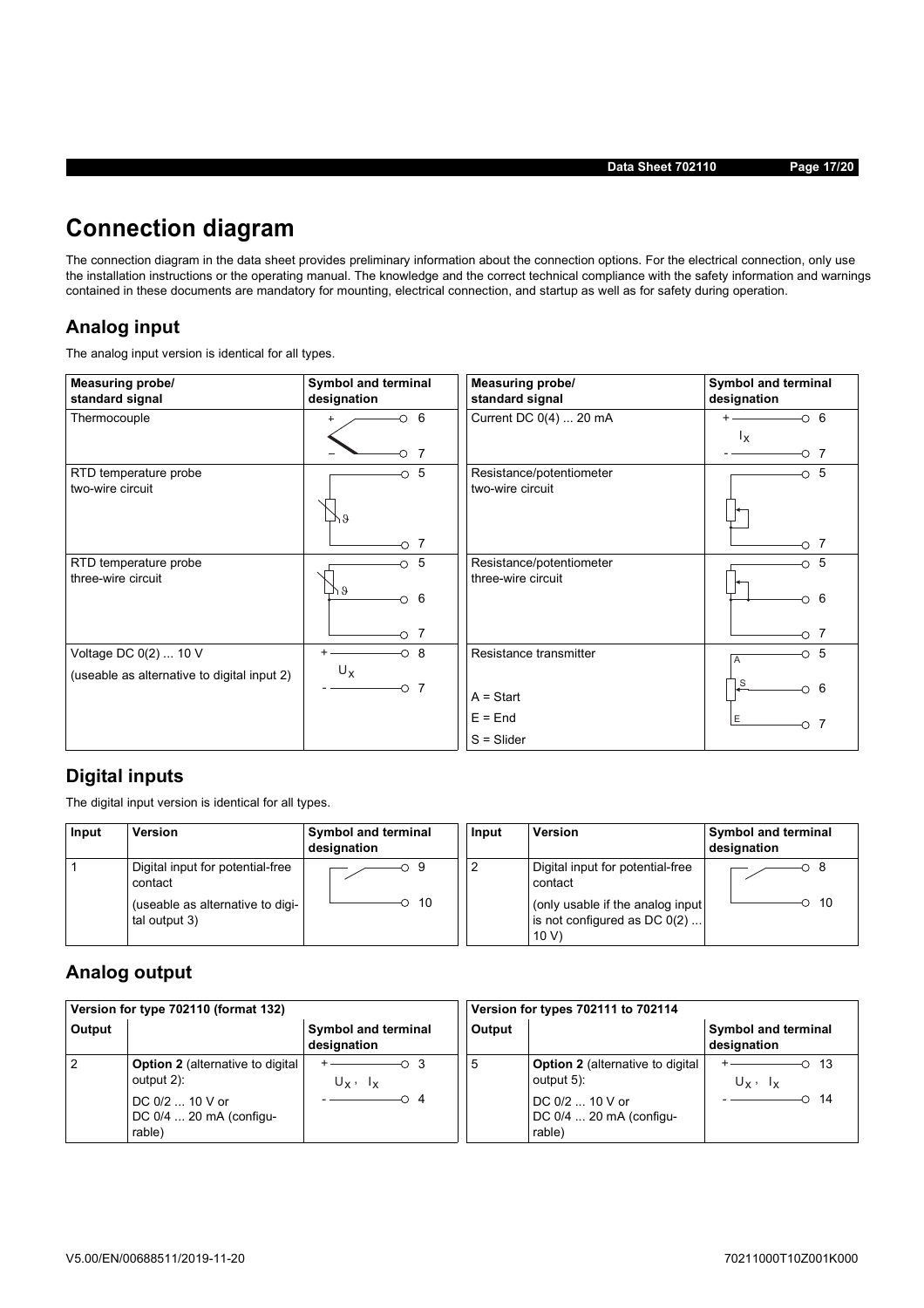## **Data Sheet 702110 Page 18/20**

# **Digital outputs**

| Output                         | Version                                                                         | Symbol and terminal<br>designation  | Output                                     | Version                                                                                    | Symbol and terminal<br>designation       |
|--------------------------------|---------------------------------------------------------------------------------|-------------------------------------|--------------------------------------------|--------------------------------------------------------------------------------------------|------------------------------------------|
| $\mathbf{1}$<br>$\overline{c}$ | Relay (N/O contact)<br>Relay (N/O contact),                                     | $\circ$ 1<br>$\circ$ 2<br>$\circ$ 3 | 5                                          | Option 2 for types<br>702111 (116),<br>702112 (108H),<br>702113 (108Q) and<br>702114 (104) | $-0$ 13<br>14<br>O<br>$+$ $-$<br>13<br>O |
|                                | (for type 702110 as option 2,<br>see below)                                     | O<br>$\overline{4}$                 |                                            | (alternative to analog output):<br>Relay (N/O contact)<br>or<br>logic output 0/14 V        | 14<br>Ω                                  |
|                                | Option 2 for type<br>702110 (132)<br>(alternative to analog output):            | $\circ$ 3<br>⊙ 4                    | 6                                          | Option 3 for types<br>702112 (108H),<br>702113 (108Q) and                                  | $\circ$ 15<br>16<br>∩                    |
|                                | Relay (N/O contact)<br>or<br>logic output 0/14 V                                | $\circ$ 3<br>⊙ 4                    | 702114 (104):<br>Relay (N/O contact)<br>or | 15<br>O<br>16<br>О                                                                         |                                          |
| 3                              | Logic output 0/14 V<br>(usable as alternative to digital<br>input 1)            | $\circ$ 9<br>10<br>O                |                                            | logic output 0/14 V<br><b>or</b><br>PhotoMOS <sup>®</sup> relay                            | 15<br>Ő<br>16<br>O                       |
| $\overline{4}$                 | Option 1 for types<br>702111 (116),<br>702112 (108H),<br>702113 (108Q), and     | 11<br>O<br>12<br>O                  | $\overline{7}$                             | Option 4 for types<br>702112 (108H),<br>702113 (108Q), and<br>702114 (104):                | 17<br>O<br>18<br>O                       |
|                                | 702114 (104)<br>(alternative to RS485 inter-<br>face):                          | $\circ$ 11<br>12<br>O               |                                            | Relay (N/O contact; only with<br>longer contact life)<br>or                                | 17<br>O<br>18<br>O                       |
|                                | Relay (N/O contact), only for<br>type 702111 (116)<br>or<br>logic output 0/14 V |                                     |                                            | logic output 0/14 V<br>or<br>PhotoMOS <sup>®</sup> relay                                   | 17<br>$\circ$<br>18<br>Ö                 |

## **RS485 interface**

| <b>Version</b><br>for type 702110 (format 132) | <b>Symbol and terminal</b><br>designation | <b>Version</b><br>for types 702111 to 702114       | <b>Symbol and terminal</b><br>designation |
|------------------------------------------------|-------------------------------------------|----------------------------------------------------|-------------------------------------------|
| Option 1:                                      | $RxD/TxD+$ - 0 11                         | <b>Option 1</b> (alternative to digital output 4): | $RxD/TxD+$ - 0 11                         |
| RS485 interface                                |                                           | RS485 interface                                    |                                           |
|                                                | $RxD/TxD \longrightarrow$ 12              |                                                    | $RxD/TxD-$ -0 12                          |

# **Voltage supply**

| <b>Version</b><br>(see nameplate) | <b>Symbol and terminal</b><br>designation | <b>Version</b><br>(see nameplate) | Symbol and terminal<br>designation |
|-----------------------------------|-------------------------------------------|-----------------------------------|------------------------------------|
| AC 110 to 240 V                   | $\overline{-}$ L1/L+                      | AC/DC 20 to 30 V                  | L1/L+                              |
|                                   | -0 N/L-                                   |                                   | N/L-                               |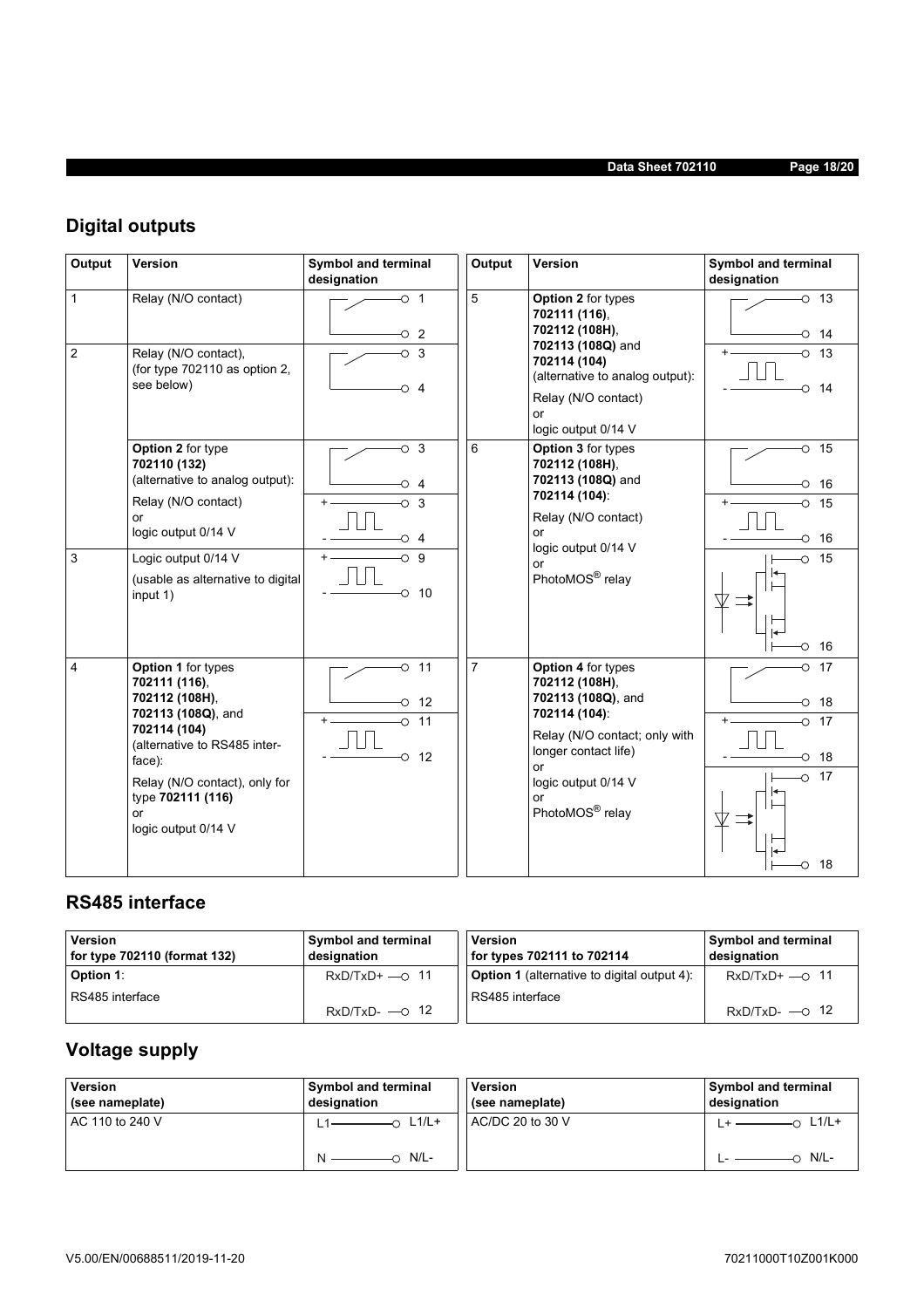# **Order details**

|        | (1) | <b>Basic type</b>                                                                                                                                                   |
|--------|-----|---------------------------------------------------------------------------------------------------------------------------------------------------------------------|
| 702110 |     | Type 702110 (format 132: 48 x 24 mm)                                                                                                                                |
|        |     | 1 analog input, 2 digital inputs (digital input 1, alternative to logic output), 1 relay (N/O contact), 1 logic output<br>0/14 V (alternative to digital input 1)   |
|        |     | incl. timer, ramp function, and program function                                                                                                                    |
| 702111 |     | Type 702111 (format 116: 48 x 48 mm)                                                                                                                                |
|        |     | 1 analog input, 2 digital inputs (digital input 1, alternative to logic output), 2 relays (N/O contact), 1 logic out<br>put 0/14 V (alternative to digital input 1) |
|        |     | incl. timer, ramp function, and program function                                                                                                                    |
| 702112 |     | Type 702112 (format 108H: 48 x 96 mm)                                                                                                                               |
|        |     | 1 analog input, 2 digital inputs (digital input 1, alternative to logic output), 2 relays (N/O contact), 1 logic out<br>put 0/14 V (alternative to digital input 1) |
|        |     | incl. timer, ramp function, and program function                                                                                                                    |
| 702113 |     | Type 702113 (format 108Q: 96 x 48 mm)                                                                                                                               |
|        |     | 1 analog input, 2 digital inputs (digital input 1, alternative to logic output), 2 relays (N/O contact), 1 logic out<br>put 0/14 V (alternative to digital input 1) |
|        |     | incl. timer, ramp function, and program function                                                                                                                    |
| 702114 |     | Type 702114 (format 104: 96 x 96 mm)                                                                                                                                |
|        |     | 1 analog input, 2 digital inputs (digital input 1, alternative to logic output), 2 relays (N/O contact), 1 logic out<br>put 0/14 V (alternative to digital input 1) |
|        |     | incl. timer, ramp function, and program function                                                                                                                    |
|        | (2) | Version                                                                                                                                                             |
| 8      |     | Standard with default settings <sup>a</sup>                                                                                                                         |
| 9      |     | Customer-specific configuration (specifications in plain text)                                                                                                      |
|        | (3) | Option 1 <sup>b</sup>                                                                                                                                               |
| 0      |     | Not used                                                                                                                                                            |
| 1      |     | 1 relay (N/O contact) (only for type 702111)                                                                                                                        |
| 2      |     | 1 logic output 0/14 V (only for types 702111, 702112, 702113, 702114)                                                                                               |
| 4      |     | 1 RS485 interface (Modbus-RTU)                                                                                                                                      |
|        | (4) | Option 2 <sup>b</sup>                                                                                                                                               |
| 0      |     | Not used                                                                                                                                                            |
| 1      |     | 1 relay (N/O contact)                                                                                                                                               |
| 2      |     | 1 logic output 0/14 V                                                                                                                                               |
| 3      |     | 1 analog output                                                                                                                                                     |
| 7      |     | 1 Ethernet interface (Modbus-TCP, Modbus-RTU/ASCII via TCP/IP;<br>only for types 702112, 702113, 702114); option 1 does not apply                                   |
|        | (5) | Option 3 <sup>b</sup> (only for types 702112, 702113, 702114)                                                                                                       |
| 0      |     | Not used                                                                                                                                                            |
| 1      |     | 1 relay (N/O contact)                                                                                                                                               |
| 2      |     | 1 logic output 0/14 V                                                                                                                                               |
| 5      |     | 1 PhotoMOS <sup>®</sup> relay <sup>c</sup>                                                                                                                          |
|        | (6) | Option 4 <sup>b</sup> (only for types 702112, 702113, 702114)                                                                                                       |
| 0      |     | Not used                                                                                                                                                            |
| 1      |     | 1 relay (N/O contact)                                                                                                                                               |
| 2      |     | 1 logic output 0/14 V<br>1 PhotoMOS <sup>®</sup> relay <sup>c</sup>                                                                                                 |
| 5      |     |                                                                                                                                                                     |
| 6      |     | 1 relay (N/O contact) with longer contact life                                                                                                                      |